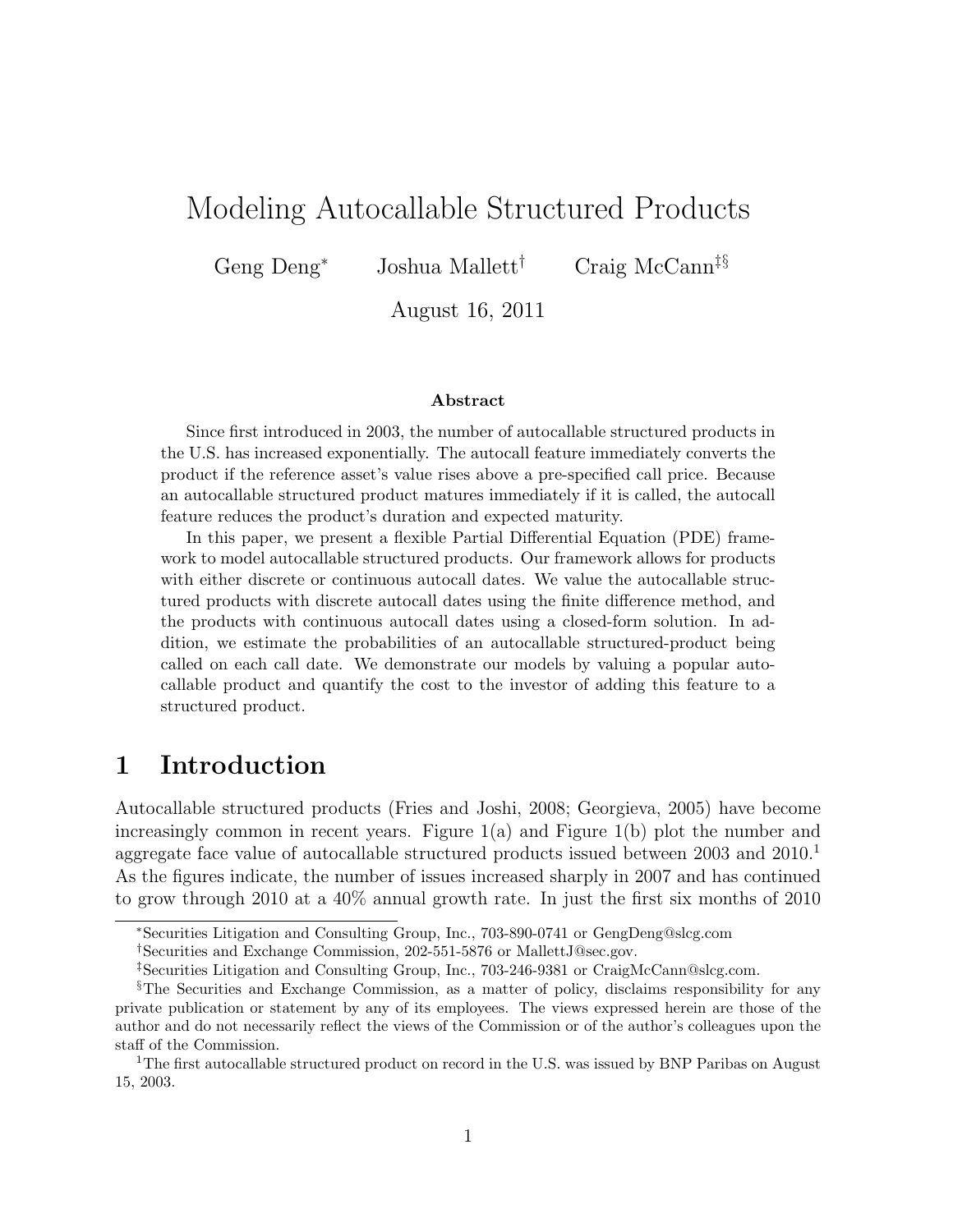there have been more than 2,500 autocallable products issued. The aggregate face value of newly issued autocallable structured products follows the same pattern, with a surge in 2007 and continued growth since then.



Figure 1: Number and Total Issue Size of Autocallable Structured Products, January 2003 - June 2010.

One reason for the rapid expansion of autocallable structured products is the ease with which the autocall feature can be attached to existing types of structured products (Baule et al., 2008; Bergstresser, 2008; Henderson and Pearson, 2010; Deng et al., 2010a). The autocall feature immediately converts the structured product if the reference asset's price reaches or exceeds a predefined level (the *call price*) on a call date.

In this paper we describe the autocall feature, explain how to value it, and show an example of the valuation methodology. We use this example to discuss the cost this feature can add to a structure product. We value autocallable structured products using a general Partial Differential Equation (PDE) approach. We set up the PDE using the Black-Scholes equation and add boundary conditions representing the product's features, including the autocall feature (Black and Schole, 1973; Wilmott et al., 1994).

We divide the autocallable structured products into two categories: products that have discrete call dates ("discrete autocallables") and products that have continuous call dates ("continuous autocallables"). Figure  $2(a)$  and Figure  $2(b)$  demonstrate graphically the difference between discrete and continuous autocallables. Both figures plot the same underlying stock price over time. The continuous autocallable is called immediately upon crossing the call price  $C$ , while the discrete autocallable must wait until  $t_3^c$  before it is called.<sup>2</sup> If the underlying stock price had dropped below  $C$  on  $t_3^c$ , the discrete autocallable would not have been called. Thus, holding all else equal, a continuous autocallable structured product is more likely to be called than a discrete one.

<sup>&</sup>lt;sup>2</sup>Although we only consider constant call price in the paper, the methodologies are expandable to exponentially increasing call prices. Closed-form solutions are also available. The extension is analogous to valuing a barrier option with an exponentially varying barrier (see Kunitomo and Ikeda (1992) and Li  $(1998)$ .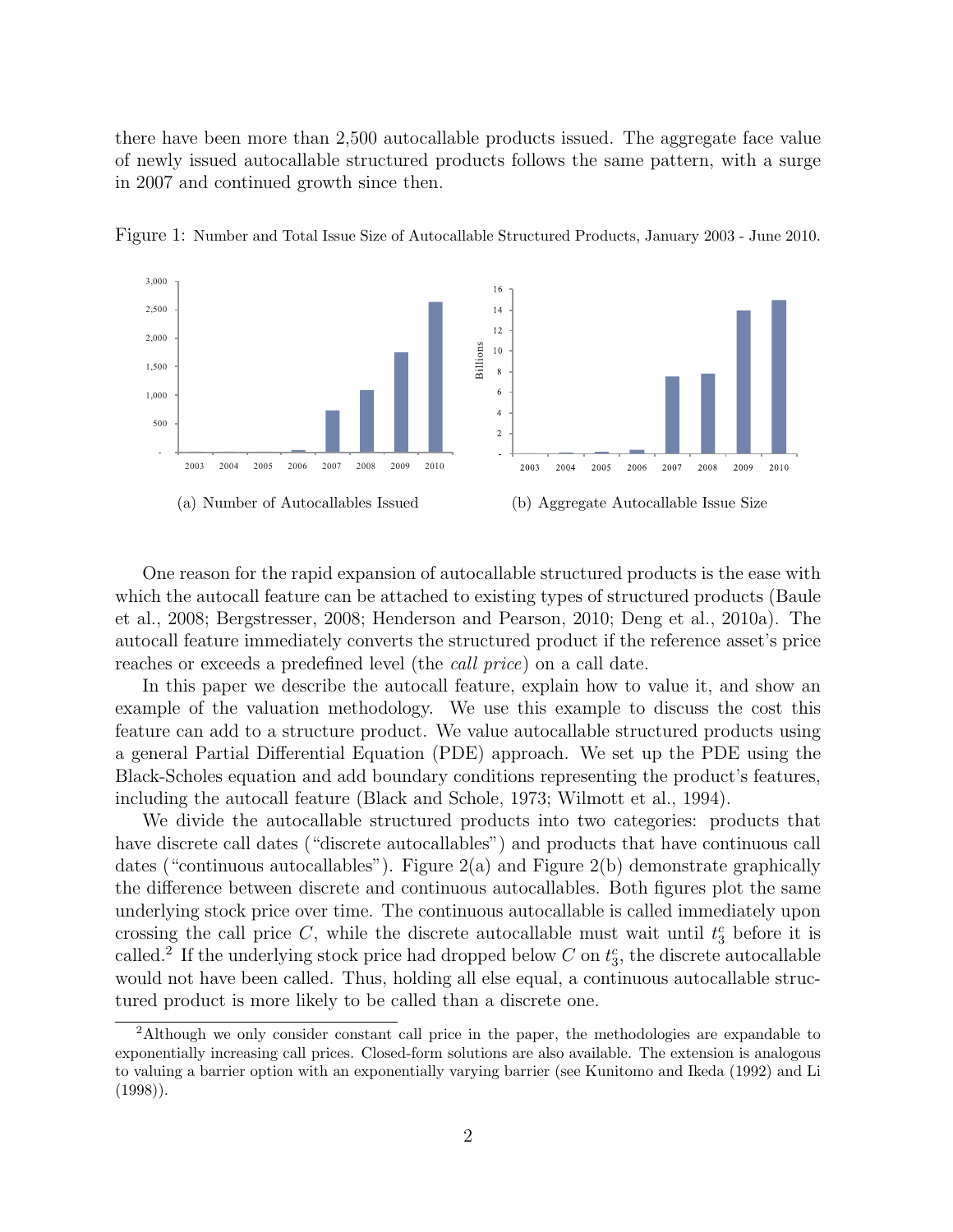



An autocallable structured product is fundamentally similar to a reverse-convertible<sup>3</sup> that pays a high coupon payment while exposing the investor to the downside risk of the reference security. Although autocallable structured products tend to be issued for longer durations than reverse-convertibles, autocallable structured products can have shorter effective durations due to the embedded call feature.<sup>4</sup>

For example, a common autocallable structured product<sup>5</sup> would have the following payoffs: If the reference asset's price is above the call price on one of the call dates, it is immediately called, and pays a pre-specified fixed-rate return. If the reference asset's price is below the call price on every call date, the product is never called. In such a case, the investors receive the product's face value at maturity, if the final price of the reference asset is a above a predetermined threshold. If the final price is below the threshold, investors receive the same negative percentage return as the reference asset.

The paper proceeds as follows: In Section 2, we explain our valuation framework. Section 2.2 discusses autocallable structured products with discrete call dates, and Section 2.3 presents autocallable structured products with continuous call dates. Section 3 implements our valuation framework for a example autocallable structured product. We conclude in Section 4. In the appendix we explain the main features of popular autocallable structured-products.

 $3$ See for example Hernández et al. (2007) for an explanation of reverse-convertibles.

<sup>4</sup>See Arzac (1997), Chemmanur et al. (2006), and Chemmanur and Simonyan (2010) for a discussion of why investment banks issue mandatory convertibles and why investors purchase them.

<sup>&</sup>lt;sup>5</sup>See the Appendix for a description of the main brands of autocallable structured products and their standard features.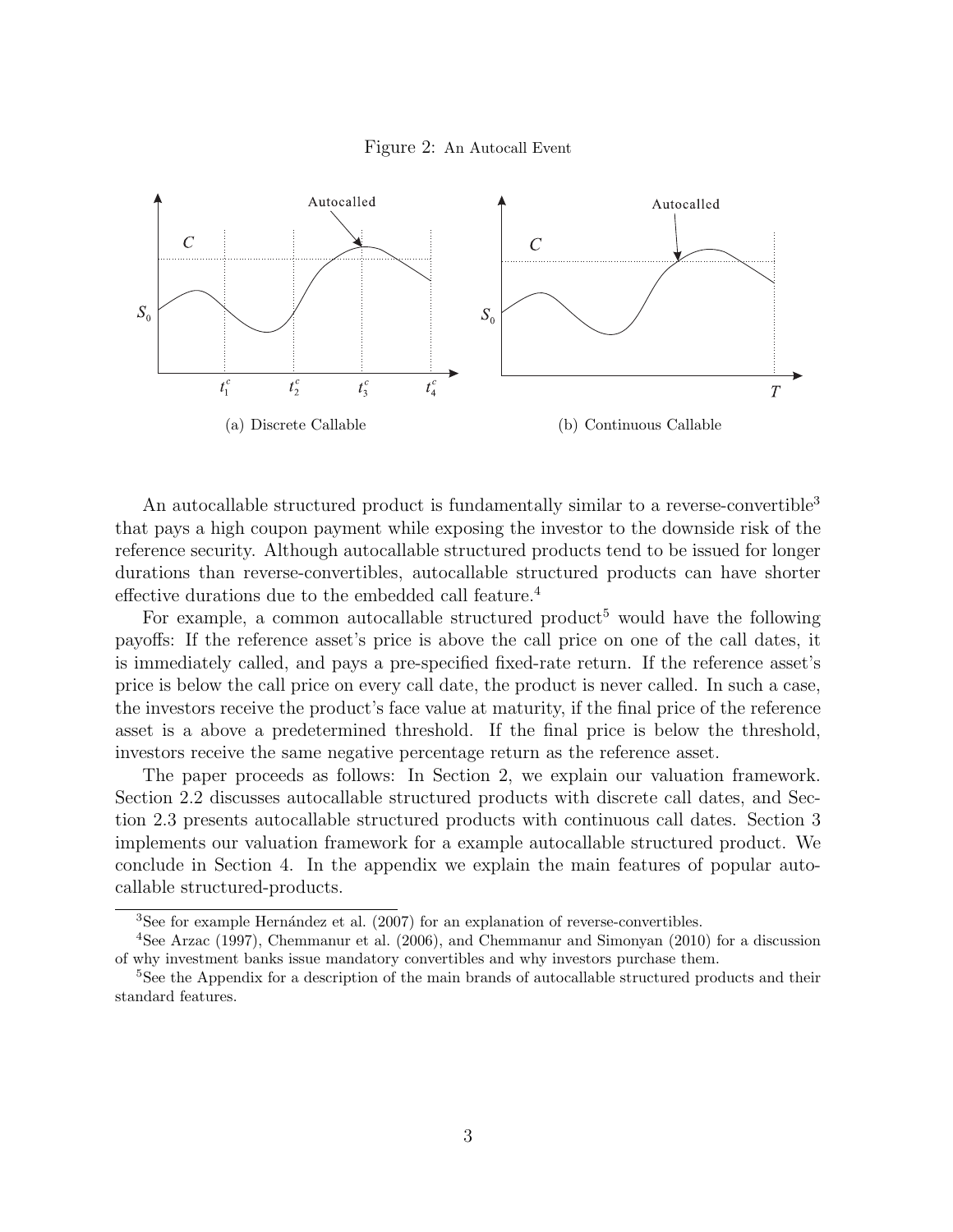# **2 Autocallable Structured Product Valuation Models**

There are three main characteristics of the autocall feature that will affect the value of the structured product: the timing of the call dates, the probability of being called on each call date, and the determination of the payoff at maturity. In this section we set up the valuation of autocallable structured products as a Partial Differential Equation (PDE) problem. The PDE problem is general enough to be used on both discrete and continuous autocalls.

### **2.1 Modeling Autocallable Structured Products Using PDE**

Our valuation model follows the Black-Scholes framework with risk-neutral assumptions. The reference asset's price is a generalized Brownian motion

$$
dS_t = (r - q)S_t dt + \sigma S_t dW_t, \qquad (1)
$$

where *r* is the risk-free rate, *q* is the dividend yield, and  $\sigma$  is the volatility of the price process.<sup>6</sup> If we assume the price of the structured product  $V(S, t)$  is a function of time  $t \in [0, T]$  and the reference asset's price  $S \in [0, \infty)$ . The Black-Scholes formula implies that a structured product's dynamic value can be expressed as the following PDE:

$$
\frac{\partial V}{\partial t} + \frac{1}{2}\sigma^2 S^2 \frac{\partial^2 V}{\partial S^2} + (r - q)S \frac{\partial V}{\partial S} - (r + C\bar{D}S)V = 0,\tag{2}
$$

where  $\overline{CDS}$  is the credit default swap (CDS) spread of the issuer.<sup>7</sup>

Many different structured product features can be modeled as variations on the PDE (Equation (2)). For example, when the structured product is not called, the payoff at maturity  $f(S_T)$  is typically a function of the value of the reference asset at maturity:<sup>8</sup>

$$
V(S_T, T) = f(S_T).
$$

Embedded call and put options and the autocall feature can all be modeled as boundary conditions (Deng et al., 2010a). The autocall feature's boundary condition is

$$
V(C, t) = P_t, \text{ for } t \in \mathcal{T}_C,
$$
\n
$$
(3)
$$

where  $C$  is the time-independent call price,  $P_t$  is the final payoff if the note is called, and  $\mathcal{T}_{\mathcal{C}}$  is a set of discrete or continuous call dates. Note that once the autocall is triggered, the

<sup>&</sup>lt;sup>6</sup>Throughout this paper, we assume  $r$ ,  $q$ , and  $\sigma$  are constant and continuously compounded over the product's term  $[0, T]$ . For simplicity, we omit the subscript *t* from  $S_t$ .

<sup>7</sup>Structured products are unsecured debt securities, and hence lose value if the issuer defaults. It is therefore essential to include the issuer's credit risk *CDS* in the PDE to calculate the structured product's present value (Hull, 2008; Deng et al., 2010a).

<sup>8</sup>For simplicity and without loss of generality, we assume the initial principal of a structured product is equal to the reference asset's initial value  $S_0$ .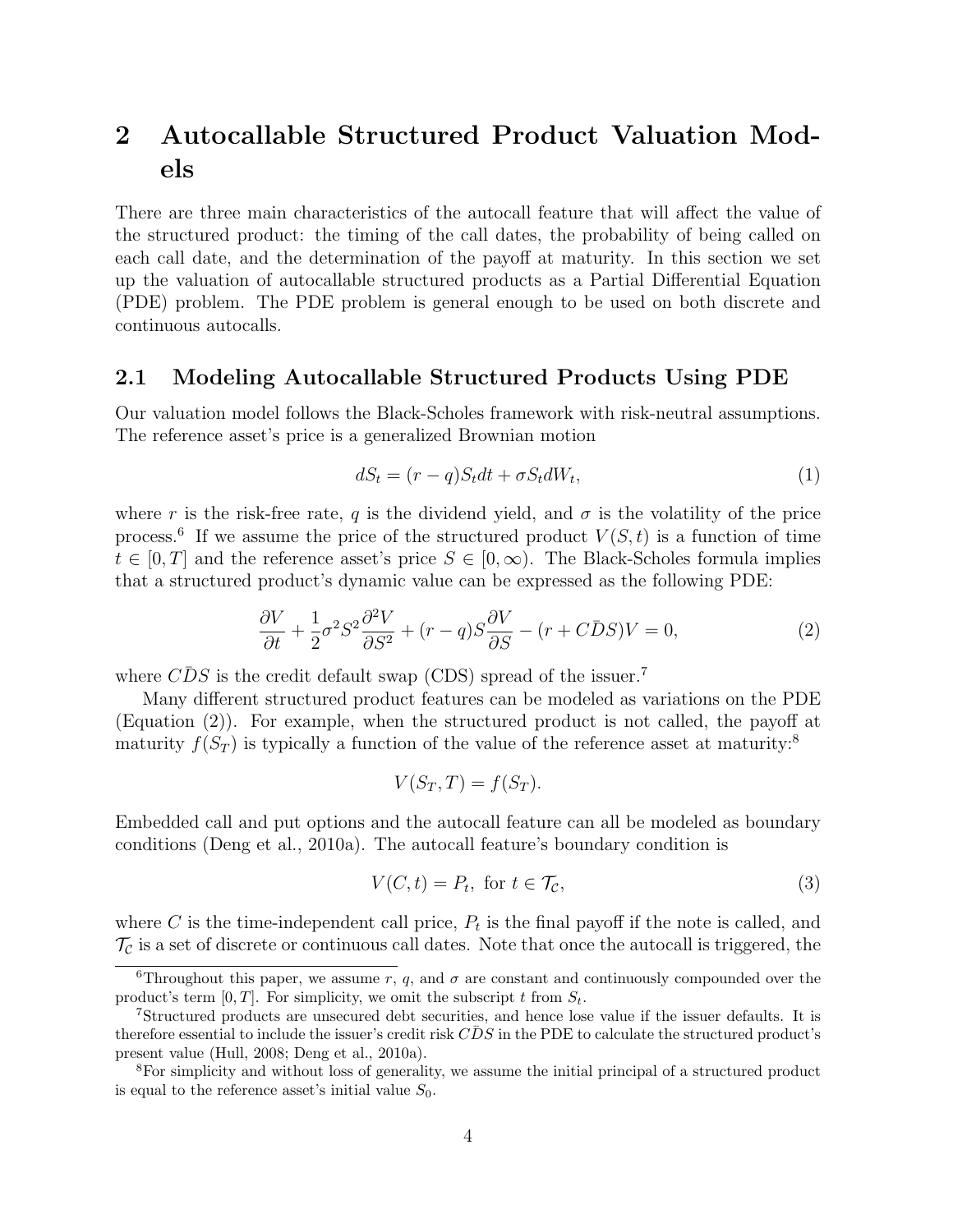structured product matures immediately and the final payout is *P<sup>t</sup>* . Autocalled structured products typically pay out a fixed rate of return. Therefore, the payoff follows

$$
P_t = He^{Bt},
$$

where *B* is the rate of return, and *H* is a constant.

## **2.2 Valuing Autocallable Structured Products with Discrete Call Dates**

Most discrete autocallables do not have a closed-form solution. Instead, the PDE is solved and the products are valued via numerical methods such as the finite-difference method (Zvan et al., 2000).

For discrete autocallables, the boundary conditions of the PDE are the equations

$$
V(C, t) = P_t \text{ for all } t \in \mathcal{T}_C,
$$
  

$$
V(0, t) = f(0)e^{-(r+C\bar{D}S)(T-t)}.
$$

The first condition requires that the product's value never exceeds the autocall payout on a call date. The second condition, is the boundary condition, and guarantees that if the reference asset's price hits 0 it will remain 0. For tractability, we define it using a general function  $f(0) = 0$ . This boundary condition is necessary as it guarantees that the structured product cannot ever be called in case the reference asset becomes worthless.

The first step in solving the PDE is to simplify the complex notation and transform the equation into a standard heat equation. Using a 'dimensionless' change of variables similar to Wilmott et al. (1994) and Hui (1996), we transform the variables  $\{S, t, V(S, t)\}$ into  $\{x, \tau, u(x, \tau)\}\)$  as follows

$$
S = Ce^{x}, \quad t = T - \frac{2\tau}{\sigma^2}, \quad V(S, t) = Ce^{\alpha x + \beta \tau} u(x, \tau) + f(0) e^{-(r + C\bar{D}S)(T - t)},
$$

where the constants are

$$
k_1 = \frac{2(r-q)}{\sigma^2}
$$
,  $\alpha = -\frac{1}{2}(k_1 - 1)$ ,  $\beta = -\alpha^2 - \frac{2(r + C\bar{D}S)}{\sigma^2}$ .

After the change of variables, the Black-Scholes equation is reduced to a heat equation

$$
\frac{\partial u}{\partial \tau} = \frac{\partial^2 u}{\partial x^2}, \quad \text{for } -\infty < x < 0, \quad \tau > 0,\tag{4}
$$

the boundary conditions become

$$
u(-\infty, \tau) = 0, \quad u(0, \tau) = C^{-1} e^{-\beta \tau} (P_t - f(0) e^{-(r + C\bar{D}S)\frac{2\tau}{\sigma^2}}) \quad \text{for } T - \frac{2\tau}{\sigma^2} \in \mathcal{T}_C
$$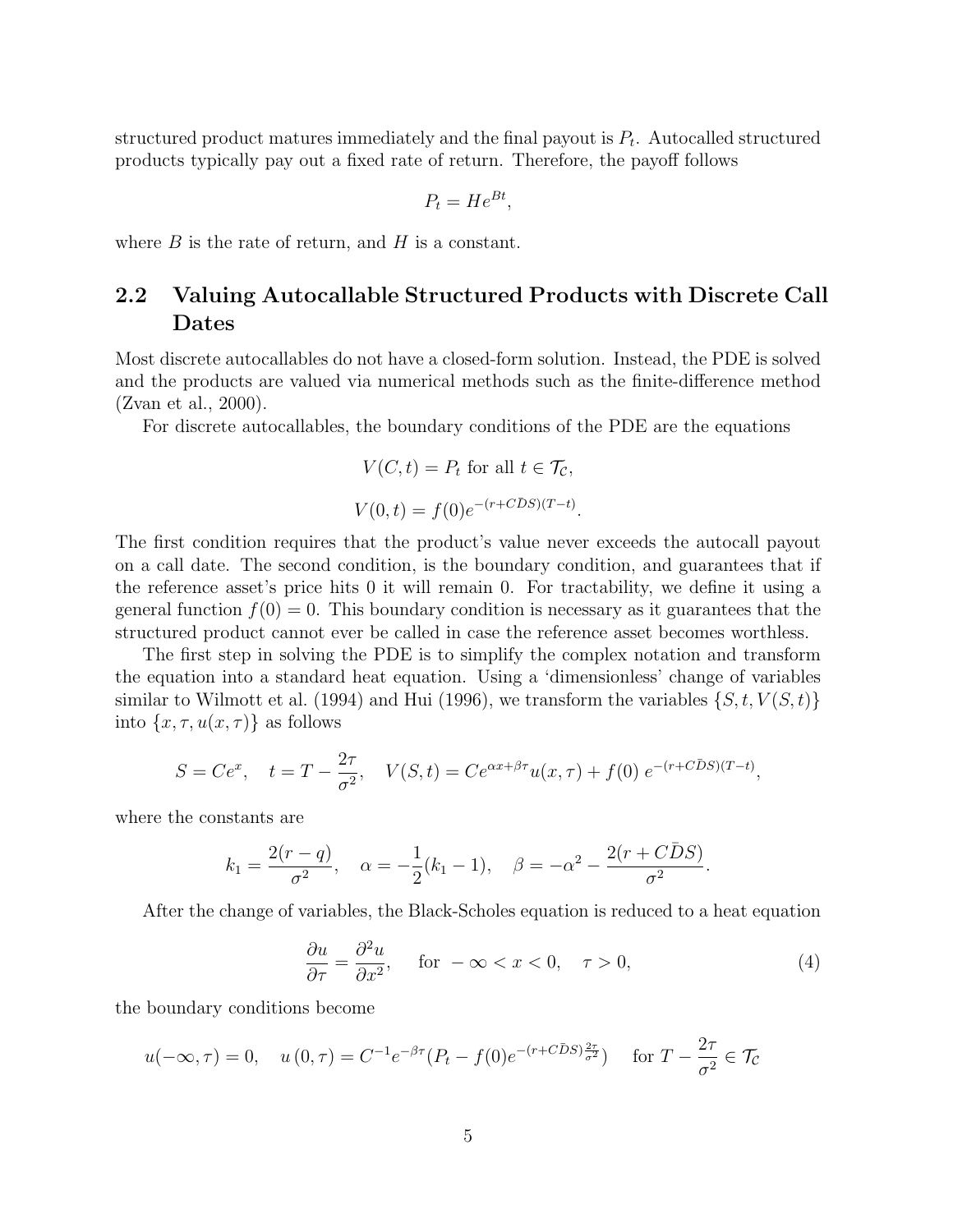and the initial condition becomes<sup>9</sup>

$$
u(x, 0) = C^{-1}e^{-\alpha x} (f(Ce^{x}) - f(0)), \text{ for } -\infty < x < 0.
$$

To further simplify notation we denote

$$
h_1(\tau) = C^{-1} e^{-\beta \tau} (P_t - f(0) e^{-(r - C\bar{D}S) \frac{2\tau}{\sigma^2}})
$$
 and  $h_2(x) = C^{-1} e^{-\alpha x} (f(Ce^x) - f(0)),$ 

reducing the boundary conditions and initial condition to

$$
u(-\infty, \tau) = 0
$$
,  $u(0, \tau) = h_1(\tau)$  for  $T - \frac{2\tau}{\sigma^2} \in \mathcal{T}_c$ ,  $u(x, 0) = h_2(x)$ . (5)

The finite difference method allows to discretize the domain of the function  $u(x, \tau)$ , which is a plane  $(x, \tau) \in (-\infty, 0] \times [0, \frac{T\sigma^2}{2}]$  $\frac{\sigma^2}{2}$ . We discretize the plane into an  $N \times M$  grid, where the size of each grid block is  $\delta x \times \delta \tau$ . Because *x* has no lower bound, we can assign *x* an arbitrarily large minimum value of  $-V \delta x$ . The bounds on  $\tau$  require that  $\delta \tau$  satisfy

$$
M \,\delta \tau = \frac{T \sigma^2}{2}.
$$

Generally speaking, the accuracy of the valuation increases as *δx* and *δτ* get smaller. *δτ* is typically set to correspond to one trading day, such that  $\delta t = \frac{2\delta\tau}{\sigma^2} = 1/250$  of a year.

There are three finite difference methods: the explicit finite difference method, the implicit finite difference method, and the Crank-Nicolson method. The methods differ in how they approximate the derivatives  $\frac{\partial u}{\tau}$  and  $\frac{\partial^2 u}{\partial x^2}$  $\frac{\partial^2 u}{\partial x^2}$ . In this example, we use the explicit finite difference method, which approximates the derivatives as

$$
\frac{\partial u}{\tau} \sim \frac{u_n^{m+1} - u_n^m}{\delta \tau},
$$

$$
\frac{\partial^2 u}{\partial x^2} \sim \frac{u_{n+1}^m - 2u_n^m + u_{n-1}^m}{(\delta x)^2}
$$

*.*

Solving Equation (4) with the conditions in Equation (5) is equivalent to solving

$$
\frac{u_n^{m+1} - u_n^m}{\delta \tau} = \frac{u_{n+1}^m - 2u_n^m + u_{n-1}^m}{(\delta x)^2}, \quad 0 < n < N, \quad 0 < m < M
$$

with the conditions

$$
u_n^0 = h_2(-n \delta x), \quad 0 \le n \le N,
$$
  
\n
$$
u_0^m = 0, \quad 0 < m < M,
$$
  
\n
$$
u_N^m = h_1(m \delta \tau), \quad \text{for } T - 2(m \delta \tau) / \sigma^2 \in \mathcal{T}_C.
$$

<sup>&</sup>lt;sup>9</sup>The change of variables converts the final condition into an initial condition.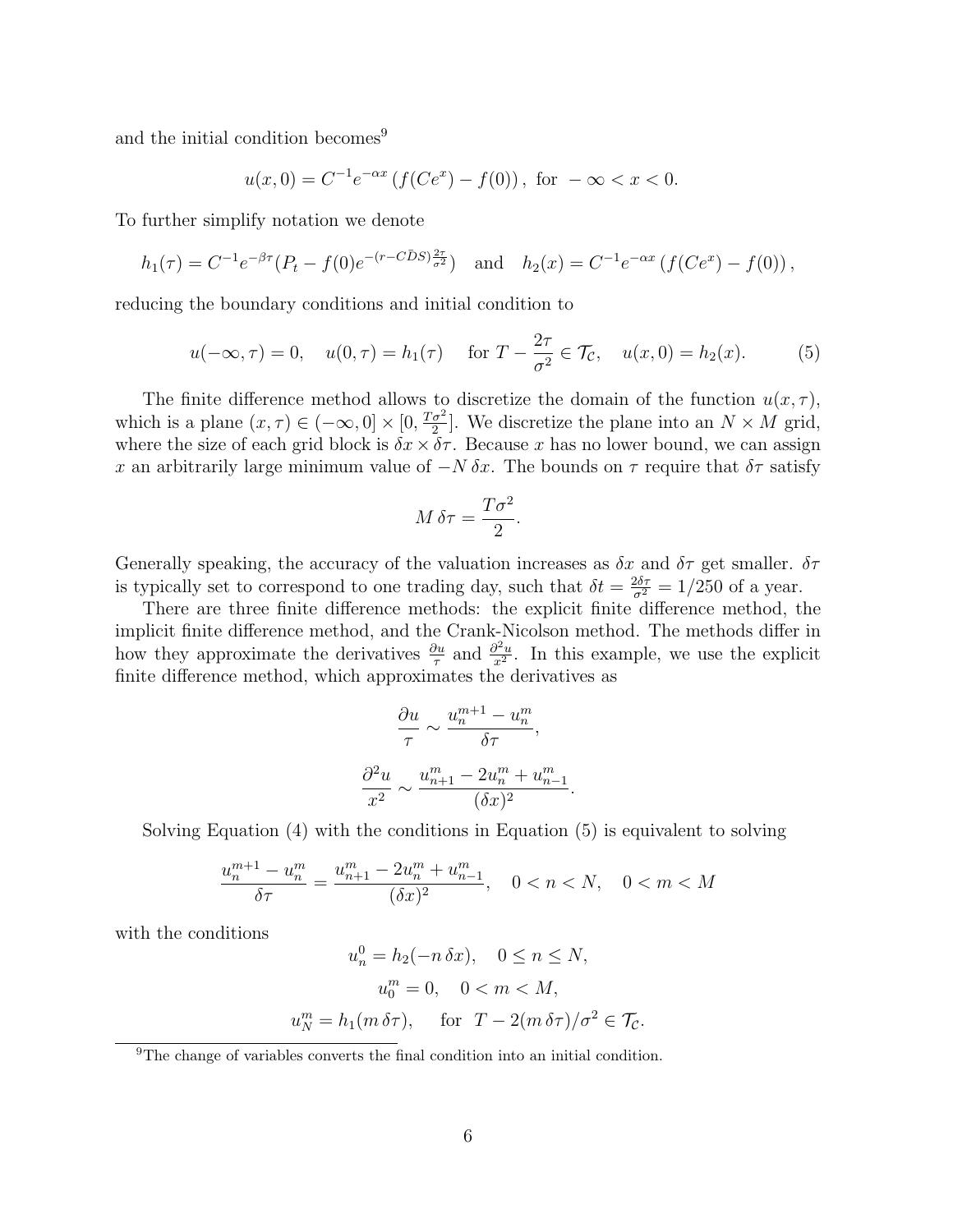The formula updating  $m\delta\tau$  to  $(m+1)\delta\tau$  is therefore

$$
u_n^{m+1} = u_n^m + \frac{\delta \tau}{(\delta x)^2} \left( u_{n+1}^m - 2u_n^m + u_{n-1}^m \right), \quad 0 < n < N, \quad 0 < m < M.
$$

The solution is derived iteratively from  $m = 0 \rightarrow M$ , which corresponds to  $t = T \rightarrow 0$ . For the convergence and stability of the explicit finite difference method, we require that *δτ*  $\frac{\delta \tau}{(\delta x)^2} \leq \frac{1}{2}$ <sup>1</sup>/<sub>2</sub>. Once all of the  $u_n^M$ , for  $n = 1, 2, ..., N$  are derived, we can approximate  $u\left(x,\frac{T\sigma^2}{2}\right)$ for every *x*. By reversing the change of variables, we can use  $u\left(x, \frac{T\sigma^2}{2}\right)$ ) to finally solve the original function  $V(S, t)$  at  $t = 0$ .

#### **An alternative probability approach to valuing discrete autocallables**

Another way to estimate the value of a discrete autocallable is by calculating the probability of the autocall being exercised on each call date, and then use the probability at each date to value the structured product. Let  $p_i, i = 1, \ldots, n$  be the probability of the autocall being exercised at time  $t_i^c$ . The probability of the autocall never being exercised is then  $1 - \sum_{i=1}^{n} p_i$ , where each  $p_i$  is conditional on the autocall not being exercised at any previous call date  $(t_1^c, \ldots, t_{i-1}^c)$ . Recall that the conditional distribution of  $S_{t_i^c} | S_{t_{i-1}^c}$ follows a lognormal distribution

$$
S_{t_i^c} = S_{t_{i-1}^c} e^{(r-q-\frac{1}{2}\sigma^2)\Delta t_i^c + \sigma \Delta \sqrt{t_i^c} W_i},
$$

where  $\Delta t_i^c$  is the time between call dates  $\Delta t_i^c = t_i^c - t_{i-1}^c$  and  $W_i, i = 1, \ldots, n$  are i.i.d. standard normal variables. To simplify notation, we use  $X_i = (r - q - \frac{1}{2})$  $(\frac{1}{2}\sigma^2)\Delta t_i^c + \sigma \Delta \sqrt{t_i^c}W_i$ to represent the continuously compounded return from  $t_{i-1}^c$  to  $t_i^c$ . This means the ending stock price *S<sup>T</sup>* can be written as

$$
S_T = S_0 e^{\sum_{i=1}^n (r - q - \frac{1}{2}\sigma^2) \Delta t_i^c + \sigma \Delta \sqrt{t_i^c} W_i}
$$
  
= 
$$
S_0 e^{\sum_{i=1}^n X_i}.
$$

Because of the price's Markov property, the  $X_i$ 's are pairwise independent. Furthermore, if  $\Delta t_i^c$  is a constant, the  $X_i$ 's are i.i.d. normal variables. The probability of the autocall being exercised at time  $t_i^c$  can now be written as

$$
p_{i} = Prob\left(S_{t_{j}^{c}} < C, j = 1, 2, \dots, i - 1, \text{ and } S_{t_{i}^{c}} \ge C\right)
$$
\n
$$
= Prob\left(\sum_{k=1}^{j} X_{k} < \log\left(\frac{C}{S_{0}}\right), j = 1, 2, \dots, i - 1, \text{ and } \sum_{k=1}^{i} X_{k} \ge \log\left(\frac{C}{S_{0}}\right)\right)
$$
\n
$$
= \int \cdots \int g(x_{1}, \dots, x_{n}) dx_{1} dx_{2} \cdots dx_{n},
$$
\n
$$
\sum_{k=1}^{j} x_{k} < \log\left(\frac{C}{S_{0}}\right), j = 1, 2, \dots, i - 1,
$$
\n
$$
\sum_{k=1}^{i} x_{k} \ge \log\left(\frac{C}{S_{0}}\right)
$$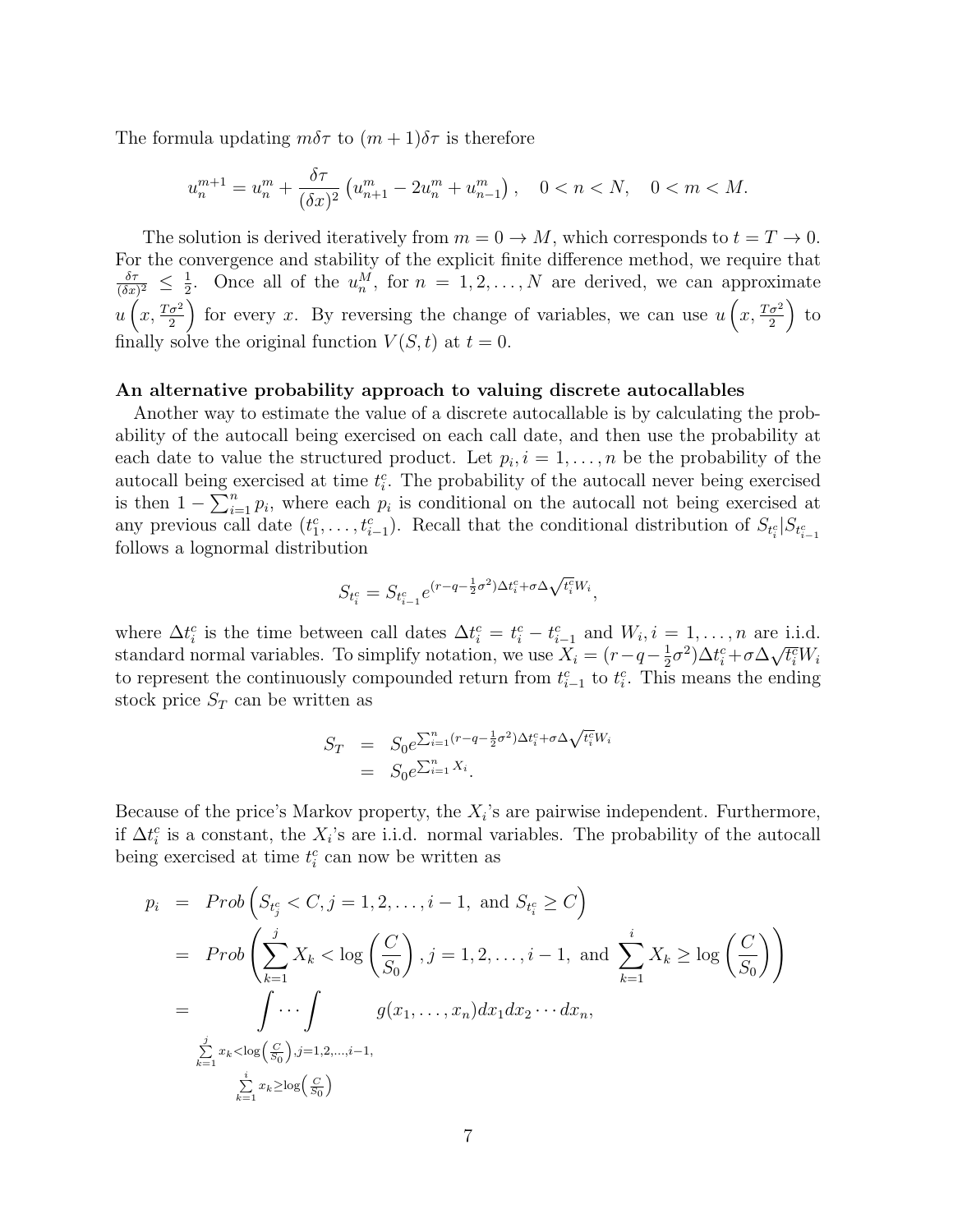where  $g(x_1, \ldots, x_n)$  is the joint probability density function (PDF) of  $X_1, \ldots, X_n$ . Because the  $X_i$ 's are independent, the joint PDF can be expressed as the product of each  $X_i$ 's individual PDF.

We can now estimate the product's present value as the discounted expected cash flows, where the cash flow probabilities are the  $p_i$  we just calculated.

$$
V(S_0, 0) = \sum_{i=1}^{n} e^{-(r+C\bar{D}S)t_i^c} p_i P_{t_i^c} +
$$
  
\n
$$
e^{-(r+C\bar{D}S)T} \int \cdots \int f(S_T) g(x_1, \ldots, x_n) dx_1 \cdots dx_n
$$
  
\n
$$
\sum_{k=1}^{j} x_k \langle \log \left( \frac{C}{S_0} \right), j=1,2,\ldots,n
$$
  
\n
$$
= \sum_{i=1}^{n} e^{-(r+C\bar{D}S)t_i^c} p_i P_{t_i^c} +
$$
  
\n
$$
e^{-(r+C\bar{D}S)T} \int \cdots \int f(S_0 e^{\sum_{i=1}^{n} x_i}) g(x_1, \ldots, x_n) dx_1 \cdots dx_n
$$
 (6)  
\n
$$
\sum_{k=1}^{j} x_k \langle \log \left( \frac{C}{S_0} \right), j=1,2,\ldots,n
$$

If the structured product's payoff at maturity is constant  $f(S_T) = P_T$ , the equation can be further reduced to

$$
V(S_0, 0) = \sum_{i=1}^{n} e^{-(r+C\bar{D}S)t_i^c} p_i P_{t_i^c} + e^{-(r+C\bar{D}S)T} \left(1 - \sum_{i=1}^{n} p_i\right) P_T.
$$
 (7)

## **2.3 Valuing Autocallable Structured Products with Continuous Call Dates**

For a continuous autocallable structured product, the boundary conditions of the PDE are continuous equations

$$
V(C, t) = P_t, \quad V(0, t) = f(0)e^{-(r + C\bar{D}S)(T-t)}.
$$

We apply the change of variables and simplifications from Section 2.2, yielding the heat equation

$$
\frac{\partial u}{\partial \tau} = \frac{\partial^2 u}{\partial x^2}, \quad \text{for } -\infty < x < 0, \quad \tau > 0,\tag{8}
$$

with the boundary conditions

$$
u(-\infty, \tau) = 0
$$
,  $u(0, \tau) = h_1(\tau)$  for  $\tau > 0$ 

and the initial condition

$$
u(x, 0) = h_2(x)
$$
 for  $-\infty < x < 0$ .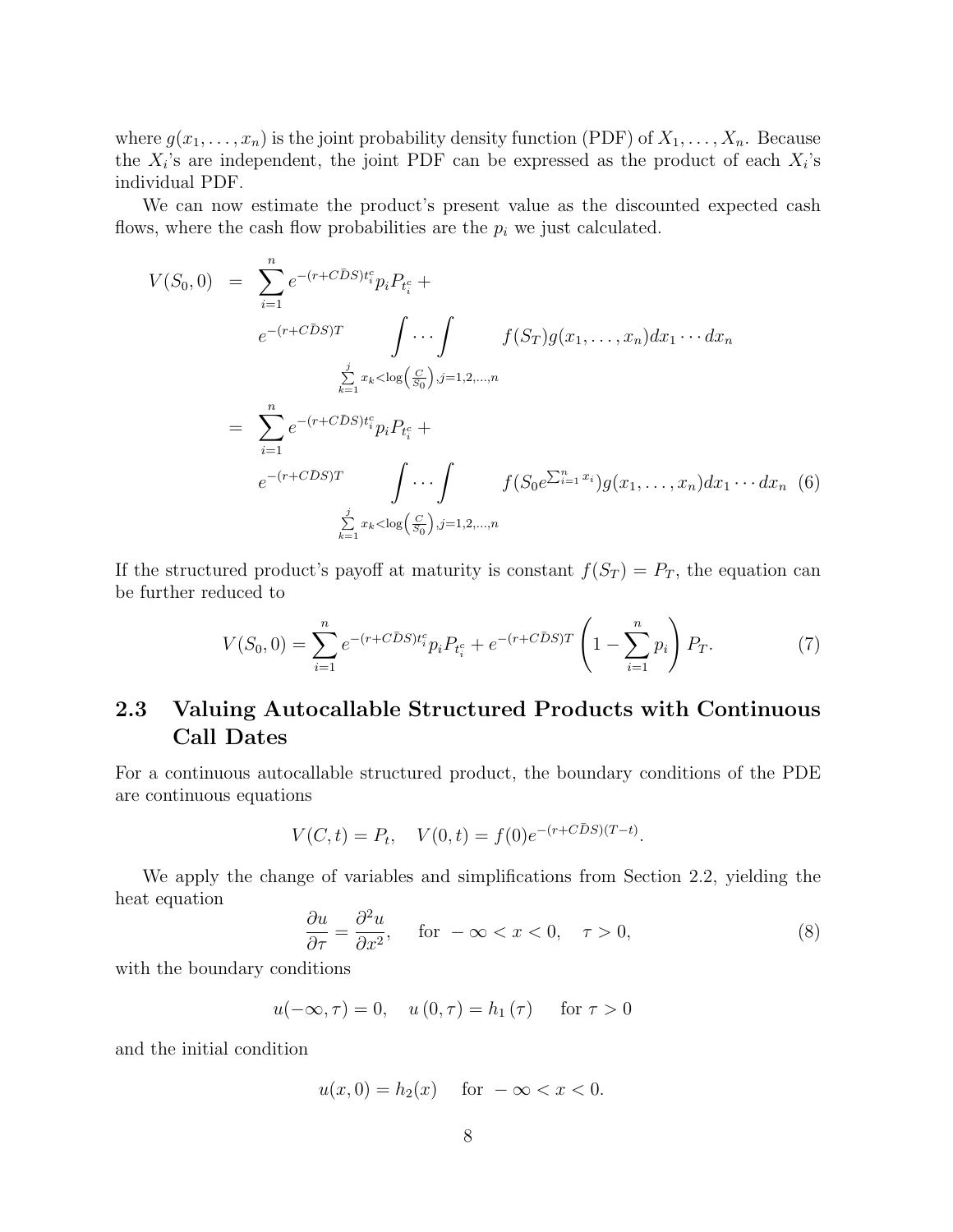The next step is to convert the two boundary conditions so that they are both zero boundaries (homogenous boundaries). To do this we introduce the transformation  $v(x,\tau) = u(x,\tau) - y(x,\tau)$ , where  $y(x,\tau) = e^x h_1(\tau)$ . Using this transformation, the Black-Scholes equation becomes

$$
\frac{\partial v}{\partial \tau} = \frac{\partial^2 v}{\partial x^2} + e^x (h_1(\tau) - h_1'(\tau)), \quad \text{for } -\infty < x < 0, \quad \tau > 0. \tag{9}
$$

The new, homogenous boundary conditions are

$$
v(-\infty, \tau) = 0
$$
,  $v(0, \tau) = 0$ , for  $\tau > 0$ 

and the new initial condition is

$$
v(x, 0) = h_2(x) - e^x h_1(0), \text{ for } -\infty < x < 0.
$$

The transformed continuous autocall PDE problem is thus a standard inhomogeneous PDE problem with homogeneous boundary conditions. By further simplifying notation, the PDE problem can be solved using methods in Evans (2010). Specifically, let  $h_3(x) =$  $h_2(x) - e^x h_1(0)$  and  $h_4(x, \tau) = e^x (h_1(\tau) - h'_1(\tau))$ . The PDE problem is then the following general form

$$
\frac{\partial v}{\partial \tau} = \frac{\partial^2 v}{\partial x^2} + h_4(x, \tau), \quad \text{for } -\infty < x < 0, \quad \tau > 0,
$$
\n
$$
v(-\infty, \tau) = 0, v(0, \tau) = 0, \text{ and } v(x, 0) = h_3(x).
$$

The solution to this PDE is

$$
v(x,\tau) = \frac{1}{2\sqrt{\pi\tau}} \int_{-\infty}^{0} h_3(s) \left( e^{-(x-s)^2/4\tau} - e^{-(x+s)^2/4\tau} \right) ds + \int_{0}^{\tau} \int_{-\infty}^{0} \frac{h_4(s,r)}{2\sqrt{\pi(\tau-r)}} \left( e^{-(x-s)^2/4(\tau-r)} - e^{-(x+s)^2/4(\tau-r)} \right) ds dr. \tag{10}
$$

Once  $v(x, \tau)$  is solved, we can now solve our transformation  $u(x, \tau) = v(x, \tau) + e^{x}h_1(x)$ . Once this function is solved we can fold back and find the value of  $V(S, t)$ .

## **3 Example of an Autocallable Structured Product**

As an example of our valuation methodology we describe a simple autocallable structured product:<sup>10</sup> If the reference asset has a cumulative positive return on any autocall date, the

<sup>10</sup>This example is similar in its features to one of the more popular brands, the "Autocallable Optimization Securities with Contingent Protection". More than \$1.4 billion in face value of these products were issued in 2009. See the Appendix for more details of the different brands of autocallable structured products and their main features.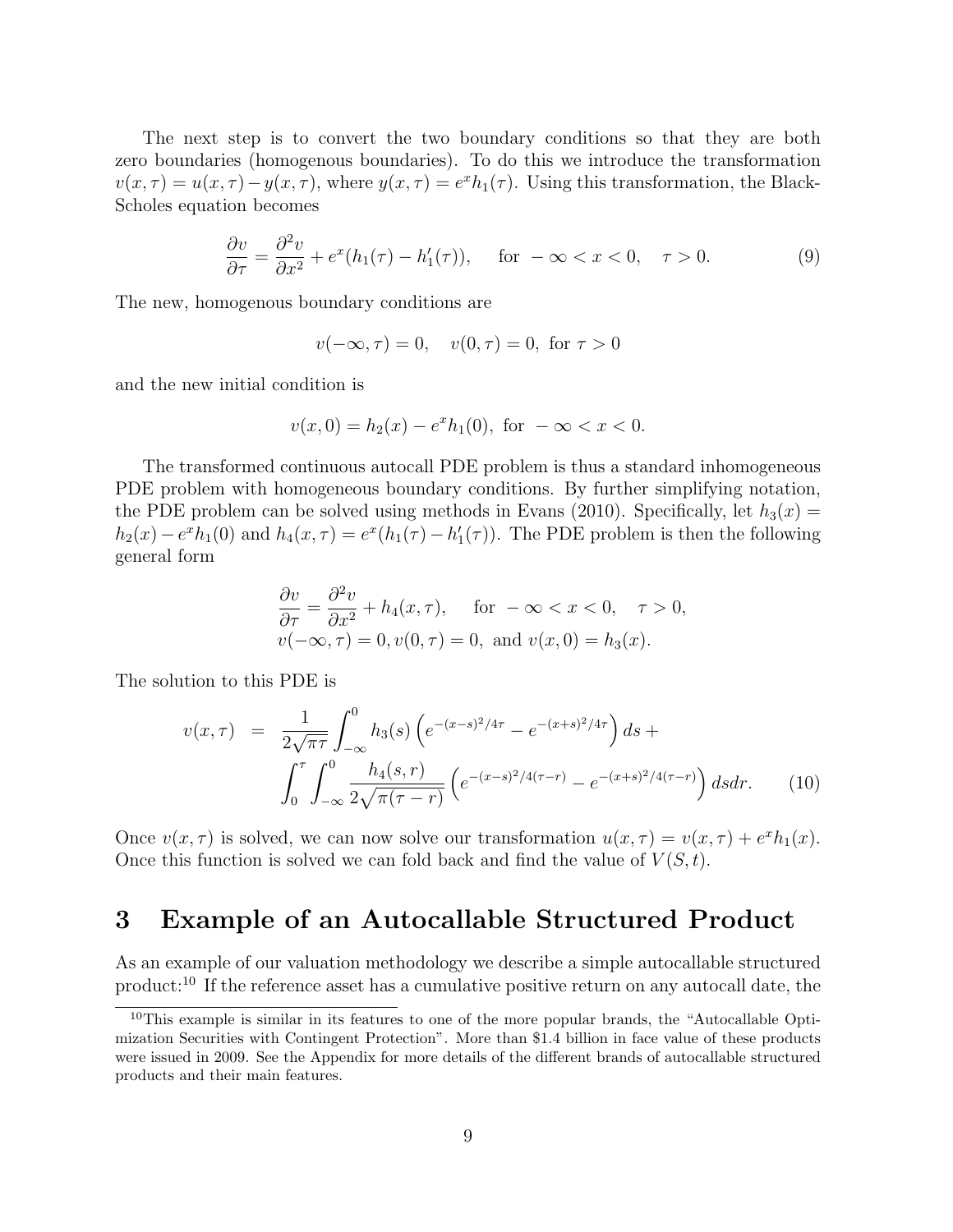autocallable structured product is called and investors will receive a positive, pre-specified yield. If the product is not called, at maturity the payoff will be:

$$
V(S,T) = f(S) = \begin{cases} I = S_0, & S > L; \\ S, & \text{otherwise,} \end{cases} \tag{11}
$$

where *I* is the autocallable structured product's face value,  $S_0$  is the reference asset's initial value, *S* is the reference asset's final value, and *L* is the threshold price.

If the autocallable structured product is not called, investors will receive a 0% or a negative. Figure 3 illustrates the autocallable structured product's payoff at maturity if it is not called.

Figure 3: Maturity Payoff if the Autocallable Structured Product is Not Called.



To demonstrate the application of our models, we value three stylized types of autocallable structured products. The first example, our benchmark case, does not have an autocall feature, but has a constant coupon payment. The payoff structure resembles a plain vanilla reverse convertible structured product. The second type has an autocall feature with monthly autocall dates, and the third type has an autocall feature with continuous autocall dates.

For all three examples we assume that the reference asset's initial stock price  $S_0$  and the face value of the note *I* are both \$100, the call price is \$102, the risk-free rate  $r$  is 5%, the volatility  $\sigma$  of the reference asset is 20%, the dividend yield q of the reference asset is 1%, the issuer's CDS spread  $\overline{CDS}$  is 1%, the contract length *T* is one year, and the threshold *L* is \$80. If the reference asset's price is over the call price on an autocall date (i.e.,  $S_t \geq C = 102$ ), the product will be called and will pay a 9.2% annualized return (i.e.,  $P_t = He^{Bt} = 100e^{0.092t}$ ).<sup>11</sup> Many autocallable products have a call price identical

<sup>&</sup>lt;sup>11</sup>This case is our benchmark case, hence we use a  $9.2\%$  coupon rate that makes this example first type non-autocallable note a par value note, i.e., principal  $= $100$ .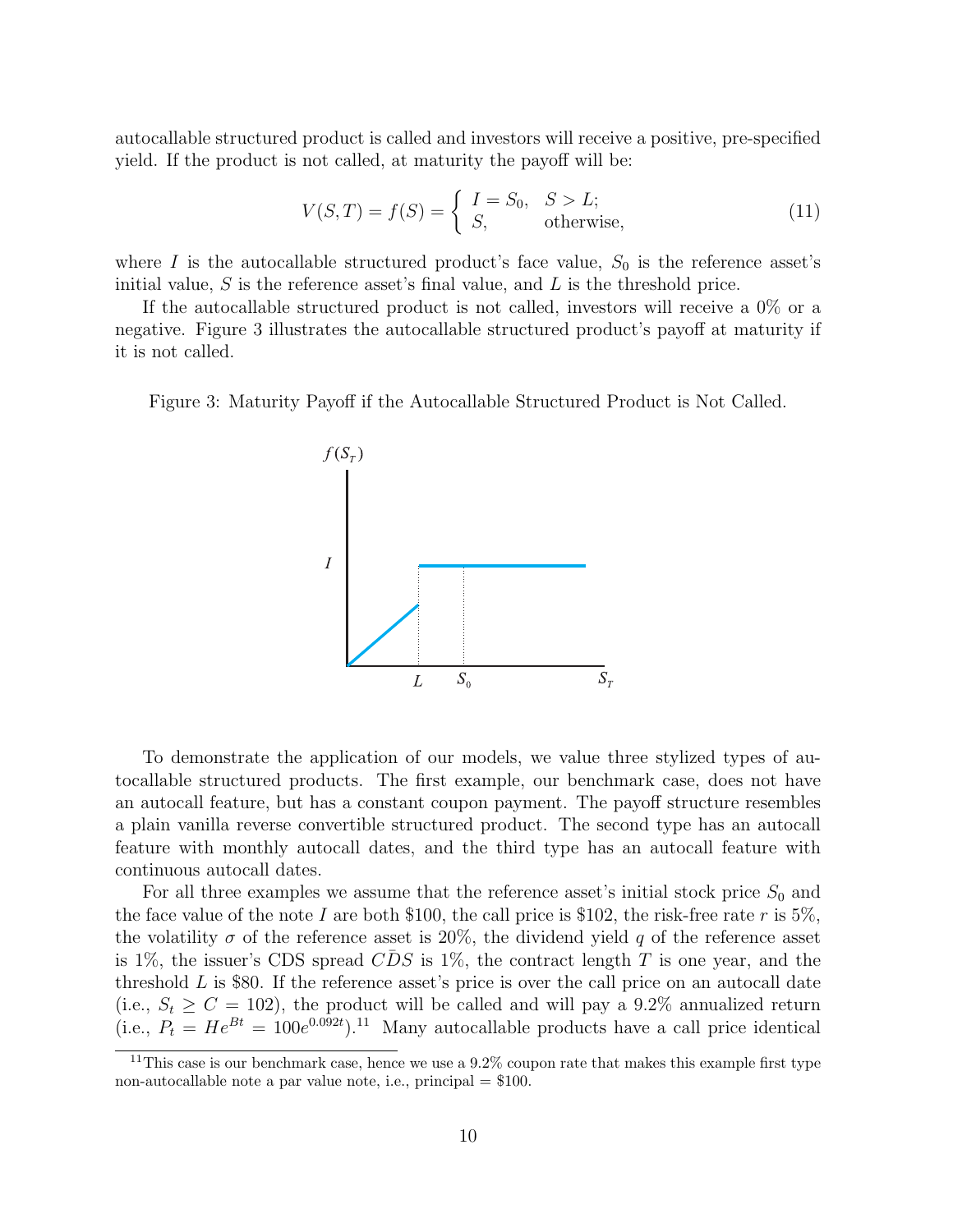to the price of the stock  $(C = S_0)$ , however, our assumption  $C > S_0$  is without loss of generality.<sup>12</sup>

#### **Case 1: Benchmark - Not Autocallable**

In this case, the valuation of autocallable structured product is relatively straightforward. Because the reference asset's final price follows a lognormal distribution

$$
S_T = S_0 e^{(r - q - \frac{1}{2}\sigma^2)T + \sigma\sqrt{T}W},
$$

the value of the structured product is the discounted expected cash flow

$$
V(S_0, 0) = e^{-(r+C\bar{D}S)T} \left( \int_0^\infty f(S_T)g(S_T)dS_T + S_0TB \right).
$$

where  $g()$  is the PDF of  $S_T$ . We set the product's issue date value to be \$100.00 per \$100.00 face value by our choice of parameters. As many have shown (see for example Henderson and Pearson (2010)) reverse convertible structured products tend to be overpriced, that is, that they are issued on average at a price that exceeds the present value of their expected future cash-flows. We use this as a benchmark example and hence set it artificially to be priced at face value.

#### **Case 2: Autocallable at Discrete Call Dates**

Generally, autocallable structured products have discrete autocall dates. We assume that the product in this example is autocallable monthly.

We first implement the explicit finite difference method to calculate the product value. We set the range of *x* to be [-5, 0] and the range of  $\tau$  to be  $[0, \frac{T\sigma^2}{2}]$  $\frac{\sigma^2}{2}$ . The resulting  $n \times m$ grid has  $1000 \times 500 = 500,000$  blocks. Following Equation (6), the value of the product is \$98.39 per \$100.00 face value. We also calculate the monthly probabilities of the autocall being exercised  $p_i$ , and show the results in Table 1.

Table 1: The Probability of the Product Being Called on each Monthly Call Date, Conditional on Not Being Called at an Earlier Date.

| Month $i$   |                                              |     |        |
|-------------|----------------------------------------------|-----|--------|
| $p_i$       | 0.3767 0.1435 0.0781 0.0506 0.0361 0.0275    |     |        |
| Month $i$ 7 | $\times$                                     | 10. |        |
| $p_i$       | $0.0218$ $0.0178$ $0.0149$ $0.0127$ $0.0110$ |     | 0.0096 |
|             |                                              |     |        |

 $12$ In a continuous case, if the call price were identical to the stock price the product would likely be immediately called at issuance, defeating the point of such a call provision.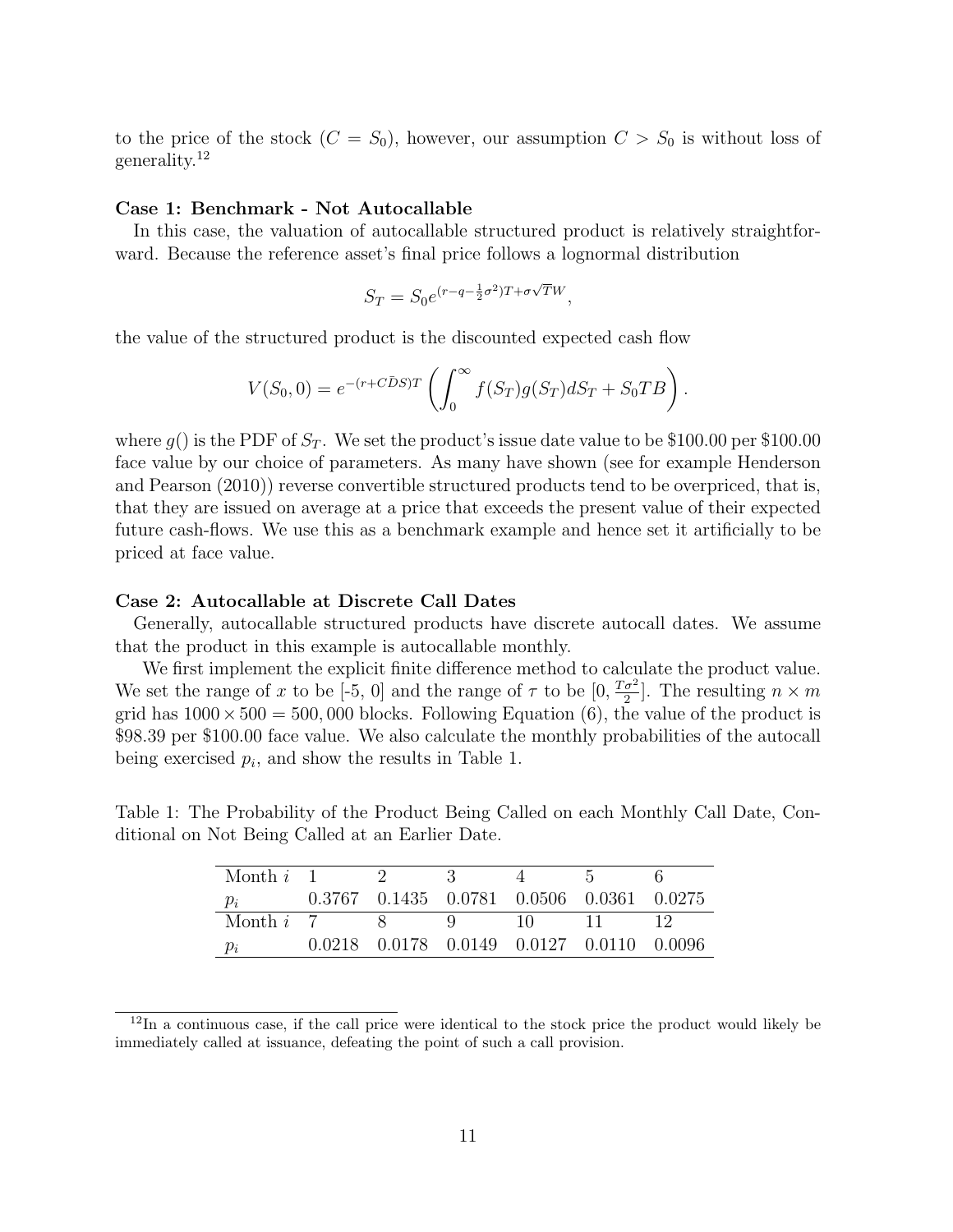#### **Case 3: Continuously Autocallable**

If the call dates are continuous, we can follow the steps in Section 2.3 to get the closedform solution.

After the first phase of change of variables, we get a homogeneous heat equation

$$
\frac{\partial u}{\partial \tau} = \frac{\partial^2 u}{\partial x^2}, \quad \text{for } -\infty < x < 0, \quad \tau > 0,
$$
\n
$$
u(-\infty, \tau) = 0, \quad u(0, \tau) = C^{-1} e^{-\beta \tau} P_t, \quad u(x, 0) = C^{-1} e^{-\alpha x} f(Ce^x),
$$

Using our notation,  $h_1(\tau) = C^{-1}e^{-\beta \tau}P_t$  and  $h_2(x) = C^{-1}e^{-\alpha x}f(Ce^x)$ . Applying the second phase of change of variables to make the boundary conditions equal zero. Let  $y(x, \tau) = e^x h_1(\tau) = C^{-1} e^{x-\beta \tau} P_t$  and a new function  $v(x, \tau) = u(x, \tau) + y(x, \tau)$ , then the PDE changes to an inhomogeneous equation

$$
\frac{\partial v}{\partial \tau} = \frac{\partial^2 v}{\partial x^2} + C^{-1} e^{x - \beta \tau} P_t (1 + \beta + \frac{2B}{\sigma^2}), \quad \text{for } -\infty < x < 0, \quad \tau > 0,
$$
\n
$$
v(-\infty, \tau) = 0, \quad v(0, \tau) = 0, \quad v(x, 0) = C^{-1} e^{-\alpha x} f(Ce^x) - \frac{H}{C} e^{x + BT}.
$$

 $H$ ere  $h_3(x) = C^{-1}e^{-\alpha x}f(Ce^x) - \frac{H}{C}$  $\frac{H}{C}e^{x+BT}$  and  $h_4(x,\tau) = C^{-1}e^{x-\beta\tau}P_t(1+\beta+\frac{2B}{\sigma^2})$ . Applying Equation (10), the solution is

$$
v(x,\tau) = \frac{S_0}{C} e^{\alpha^2 \tau - \alpha x} \left[ N \left( \frac{-x + 2\alpha \tau}{\sqrt{2\tau}} \right) - N \left( D_1 - \frac{x}{\sqrt{2\tau}} \right) \right] -
$$
  
\n
$$
\frac{S_0}{C} e^{\alpha^2 \tau + \alpha x} \left[ N \left( \frac{x + 2\alpha \tau}{\sqrt{2\tau}} \right) - N \left( D_1 + \frac{x}{\sqrt{2\tau}} \right) \right] +
$$
  
\n
$$
e^{D_2 + (1-\alpha)x} N \left( D_3 - \frac{x}{\sqrt{2\tau}} \right) - e^{D_2 - (1-\alpha)x} N \left( D_3 + \frac{x}{\sqrt{2\tau}} \right) -
$$
  
\n
$$
\frac{H}{C} e^{BT + x + \tau} N \left( \frac{-x - 2\tau}{\sqrt{2\tau}} \right) + \frac{H}{C} e^{BT - x + \tau} N \left( \frac{x - 2\tau}{\sqrt{2\tau}} \right) +
$$
  
\n
$$
\frac{H}{C} (1 + \beta + \frac{2B}{\sigma^2}) \int_0^{\tau} e^{D_4 + x} N \left( D_5 - \frac{x}{\sqrt{2(\tau - r)}} \right) - \frac{H}{C} e^{D_4 - x} N \left( D_5 + \frac{x}{\sqrt{2(\tau - r)}} \right) dr,
$$

where the parameters are

$$
D_1 = \frac{\log(L/C) + 2\alpha\tau}{\sqrt{2\tau}},
$$
  
\n
$$
D_2 = \tau(\alpha - 1)^2,
$$
  
\n
$$
D_3 = \frac{\log(L/C) + 2\tau(\alpha - 1)}{\sqrt{2\tau}},
$$
  
\n
$$
D_4 = BT - (\beta + \frac{2B}{\sigma^2} + \tau - r),
$$
  
\n
$$
D_5 = -\sqrt{2(\tau - r)}.
$$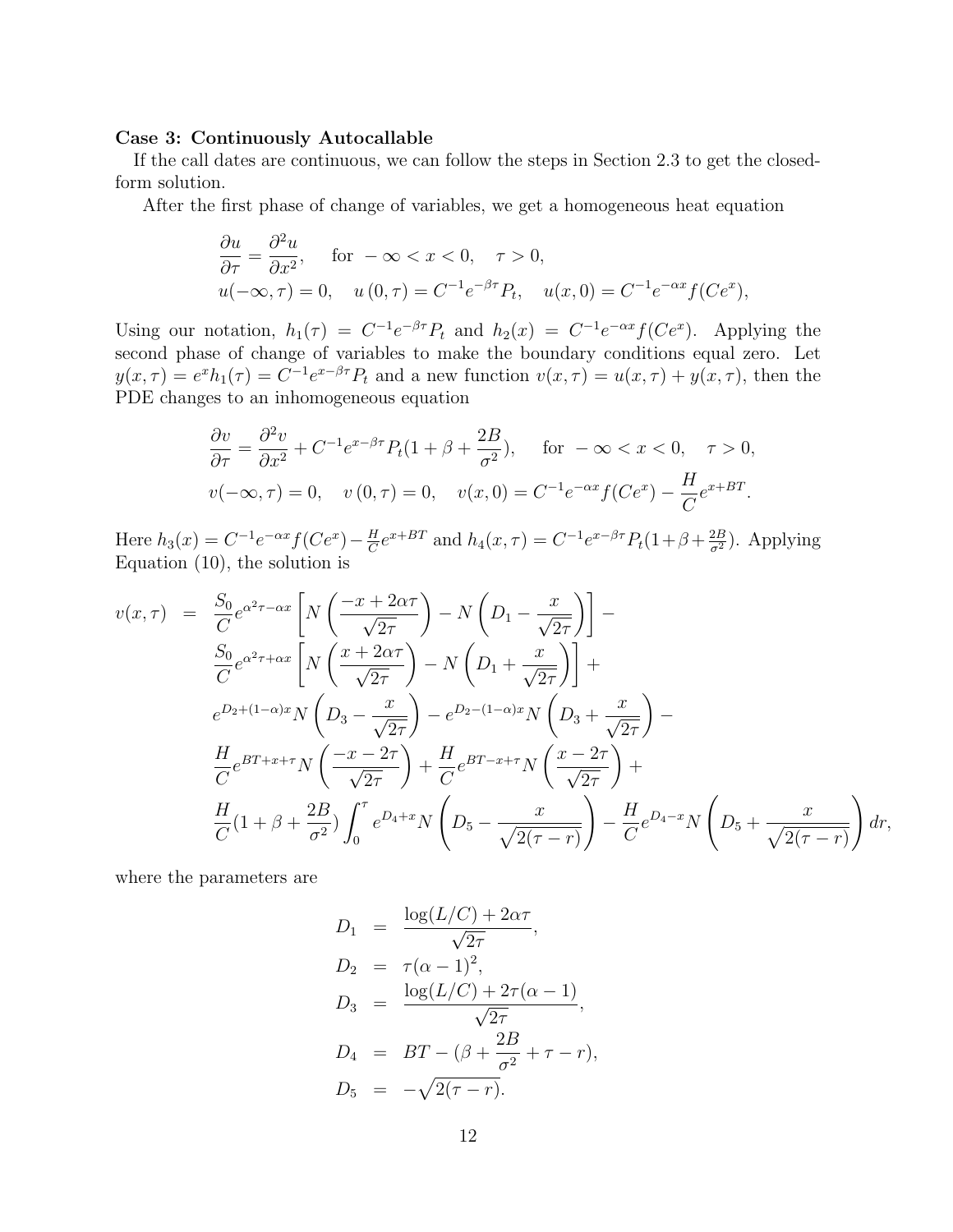The value of the of the product is  $V(S, t)$  valued at  $(S_0, 0)$ , where the form is

$$
V(S,t) = Ce^{\alpha x + \beta \tau} (v(x,\tau) + y(x,\tau)).
$$

The value  $V(S, 0)$  is \$99.54.

#### **Comparing the three cases**

We can now compare the values in the three different cases: \$100.00, \$98.39, and \$99.54 respectively. Investments with the autocall feature are worth less than their nonautocallable benchmark. The reason for it is fairly intuitive. A non-autocallable investment essentially guarantees a coupon payment until maturity. With an autocall feature, the coupon may be paid for a shorter period or may not be paid at all. Since both investments share the same downside risk, adding the autocall feature (without adjusting the price or the coupon) lowers the value of the investment.

In this example the continuously autocallable structured product is more valuable than the discrete autocallable structured product. Although this is not necessarily always true. Once the coupon payment of a plain vanilla reverse convertible is replaced with an autocallable feature, the investment has a higher value if it is called and the longer it takes to get called. A discrete autocallable feature is less likely to be called, but holding all else equal, may be called later if it is called. Hence, it is more likely for a continuous feature to be more valuable than a discrete one but this does not have to be always the case.

#### **Real-life example**

We calculate the product value of a real "Autocallable Optimization Securities with Contingent Protection" note issued by UBS.<sup>13</sup> The note is linked to the stock of Bank of America. It was issued on March 26, 2010 and had a maturity of one year. The reference asset's price on the issue date was  $S_0 = $17.90$ . The dividend yield q and implied volatility of the underlying stock  $\sigma$  were 0.2235% and 35.21% respectively. UBS's one year CDS spread was 0*.*4531%. On the issue date, the one year continuously compounded riskfree rate was 0.4951\%. The call price C equaled the initial price  $S_0$ . If the note were called, investor would receive a return of 16*.*1%, and if it were not called, the contingent protection level was  $L = 0.7S_0$ . Applying our methods, we get a product value of \$97.73 per \$100.00 invested.

## **4 Conclusion**

An Autocallable embedded in a structured product immediately converts the structured product if the reference asset's price exceeds the call price on a call date. The feature has been embedded in many different types of structured products, including Absolute Return Barrier Notes and Optimization Securities with Contingent Protection.

<sup>&</sup>lt;sup>13</sup>The CUSIP for the product is 90267C136. See the product's pricing supplement at http://www.sec.gov/Archives/edgar/data/1114446/000139340110000136/c178916 690465-424b2.htm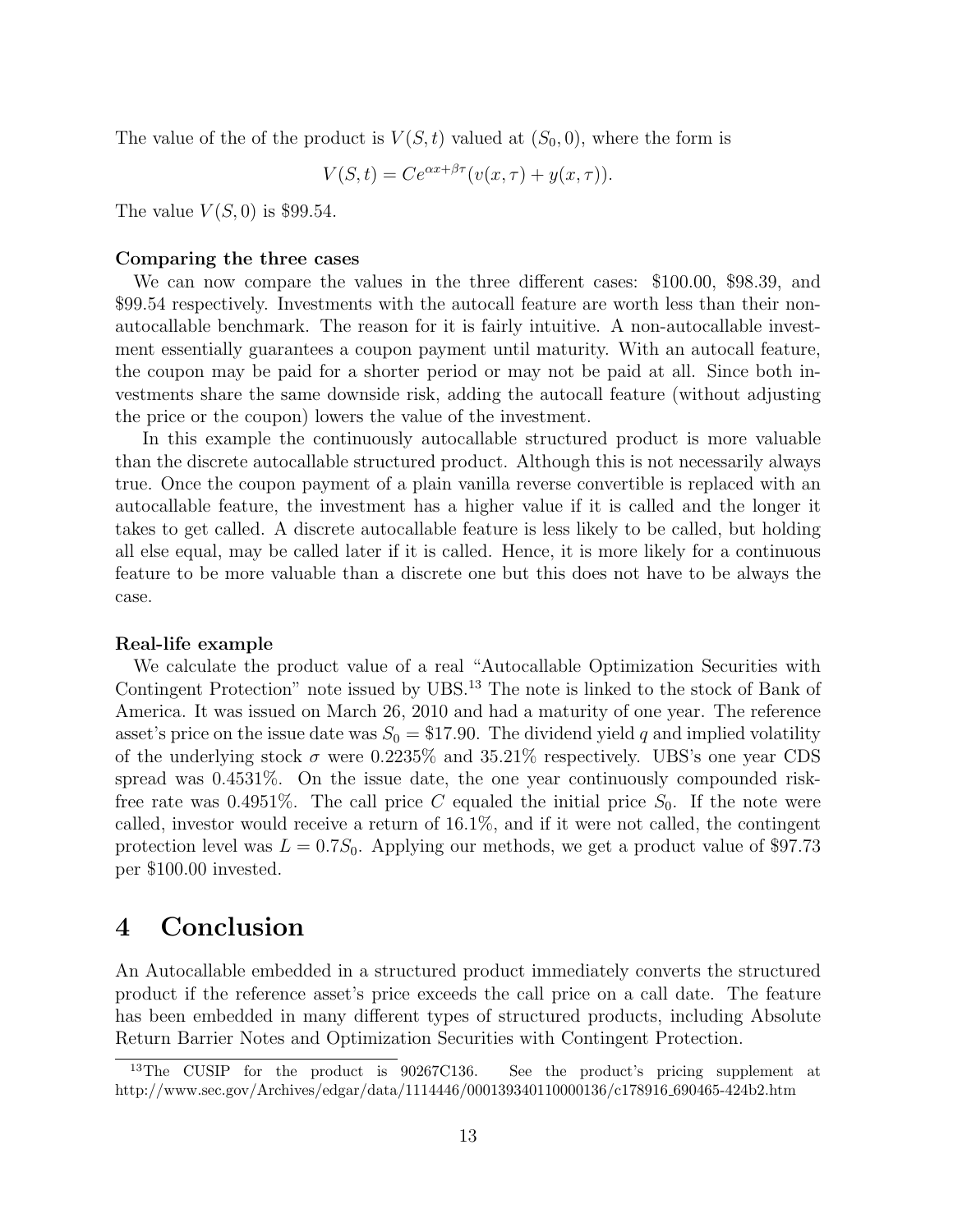We provide a general partial differential equation framework to model autocallable structured products. We solve the PDE for autocallable structured products with discrete call dates, for which there is typically not a closed-form solution, by using the finite difference method. For continuous autocallables, we derive the closed-form solution. We illustrate our modeling approaches with an example. We then quantify the incremental cost of adding an autocall feature to a plain-vanilla reverse-convertible. We also show the difference between the value of an autocall feature with continuous call dates and one with discrete call dates.

# **References**

- E. R. Arzac. PERCS, DECS, and other mandatory convertibles. *Journal of Applied Corporate Finance*, pages 54–63, 1997.
- R. Baule, O. Entrop, and M. Wilkens. Credit risk and bank margins in structured financial products: Evidence from the German secondary market for discount certificates. *Journal of Futures Markets*, 28:376–397, 2008.
- D. B. Bergstresser. The retail market for structured notes: Issurance patterns and performance, 1995 - 2008. 2008. Working Paper.
- F. Black and M. Schole. The pricing of options and corporate libiblities. *Journal of Political Economy*, 81:637–654, 1973.
- T. J. Chemmanur and K. Simonyan. What drives the issuance of putable convertibles: Risk-shifting, asymmetric information, or taxes? *Financial Management*, forthcoming, 2010.
- T. J. Chemmanur, D. Nandy, and A. Yan. Why issue mandatory convertibles? theory and empirical evidence. *working paper*, 2006.
- G. Deng, I. Guedj, S. Liu, J. Mallett, and C. McCann. On the valuations of structured products. 2010a. SLCG working paper.
- G. Deng, I. Guedj, J. Mallett, and C. McCann. The anatomy of absolute return barrier note. 2010b. SLCG working paper.
- L. C. Evans. *Partial Differential Equations: Second Edition*. AMS, 2010.
- C. Fries and M. Joshi. Conditional analytic Monte-Carlo pricing scheme of auto-callable products. 2008. Working paper. Available at SSRN: http://ssrn.com/abstract=1125725.
- A. Georgieva. The use of structured products: applications, benefits and limitations for the institutional investor. *working paper*, 2005.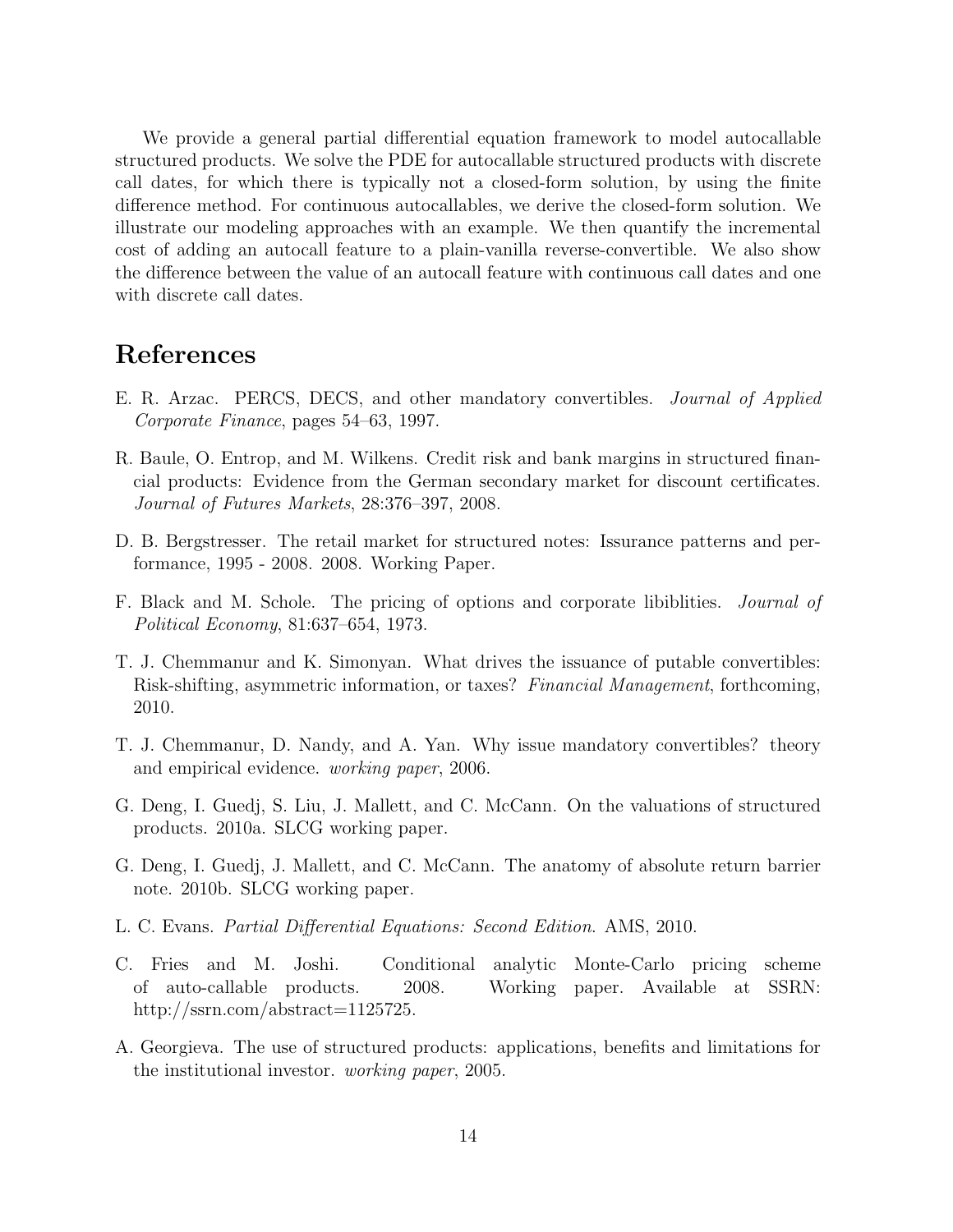- B. Henderson and N. Pearson. The dark side of financial innovation: A case study of the pricing of a retail financial product. *The Journal of Financial Economics*, 100:227–247, 2010.
- R. Hernández, W. Y. Lee, and P. Liu. An economic analysis of reverse exchangeable securities: An option-pricing approach. 2007. Working Paper, University of Arkansas.
- C. H. Hui. One-touch double barrier binary option values. *Applied Financial Economics*, 6:343–346, 1996.
- John Hull. *Options, Futures and Other Derivatives*. Prentice-Hall, seventh edition, 2008.
- N. Kunitomo and M. Ikeda. Pricing options with curved boundaries. *Mathematical Finance*, 2:275–298, 1992.
- A. Li. The pricing of double barrier options and their variations. *Advances in Futures and Options Research*, 10, 1998.
- P. Wilmott, J. Dewynne, and S. Howison. *Option Pricing: Mathematical Models and Computation*. Oxford Financial Press, 1994.
- R. Zvan, K. R. Vetzal, and P. A. Frosyth. PDE methods for pricing barrier options. *Journal of Economic Dynamics & Control*, 24:1563–1590, 2000.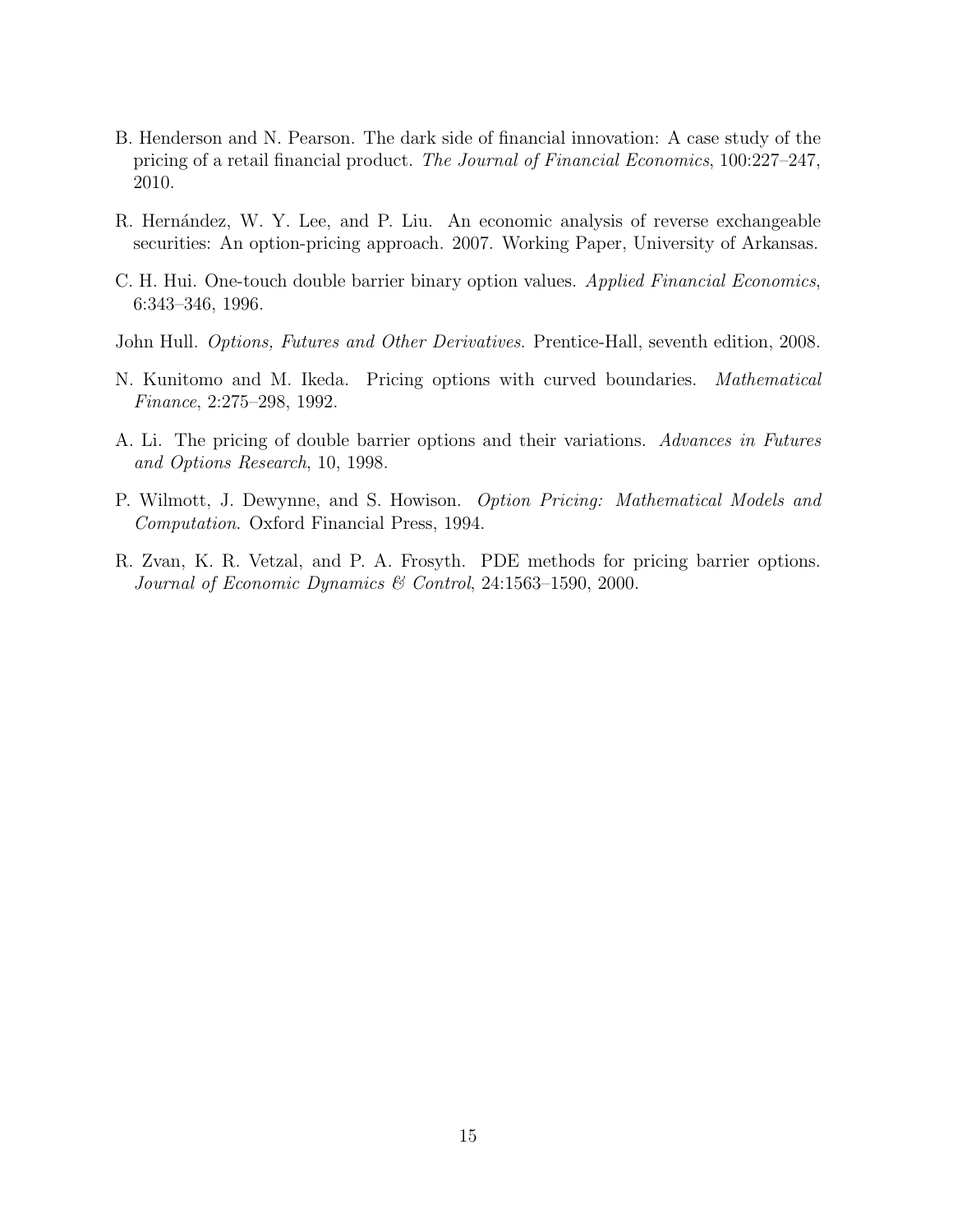# **A Appendix - Descriptions of Select Existing Autocallable Structured Products**

## **A.1 Autocallable Optimization Securities with Contingent Protection**

Autocallable Optimization Securities with Contingent Protection, have been issued by several investment banks, including Royal Bank of Canada, UBS, JPMorgan, and HSBC.

#### **Payout if the Product is Called**

Autocallable Optimization Securities with Contingent Protection generally have monthly or quarterly call dates, with the final call date being at the product's maturity. In general, the product is called if the reference asset has a positive cumulative return on the call date. When the product is called, investors receive the product's face value plus a pre-specified annual yield.

#### **Payout if the Product is not Called**

The payout if not called varies by issuance between yielding a 0% return, or a negative return tied to the stock return of the reference asset.

Most products compare the reference asset's final price to a threshold. If the final price is at or above the threshold, investors receive the product's face value at maturity. If the final price is below the threshold, investors receive the same negative percentage return as the reference asset.

Some products compare the reference asset's *lowest* price during the product's life to a threshold. If the lowest price is at or above the threshold, investors receive the product's face value at maturity. If the lowest price is below the threshold, investors receive the same negative percentage return as the reference asset.

## **A.2 Autocallable Absolute Return Barrier Notes (Autocallable ARBNs)**

Autocallable ARBNs, are continuously callable structured products, issued by Lehman Brothers and UBS. A non-autocallable ARBN is analyzed in depth in Deng et al. (2010b).

#### **Payout if the Product is Called**

An autocallable ARBN generally has continuous call dates. The product is called whenever the reference asset's price crosses either an upper or a lower barrier, advancing the return of the structured product's face value.

#### **Payout if the Product is not Called**

The note is not called if the reference asset's price stays within the barriers. At matu-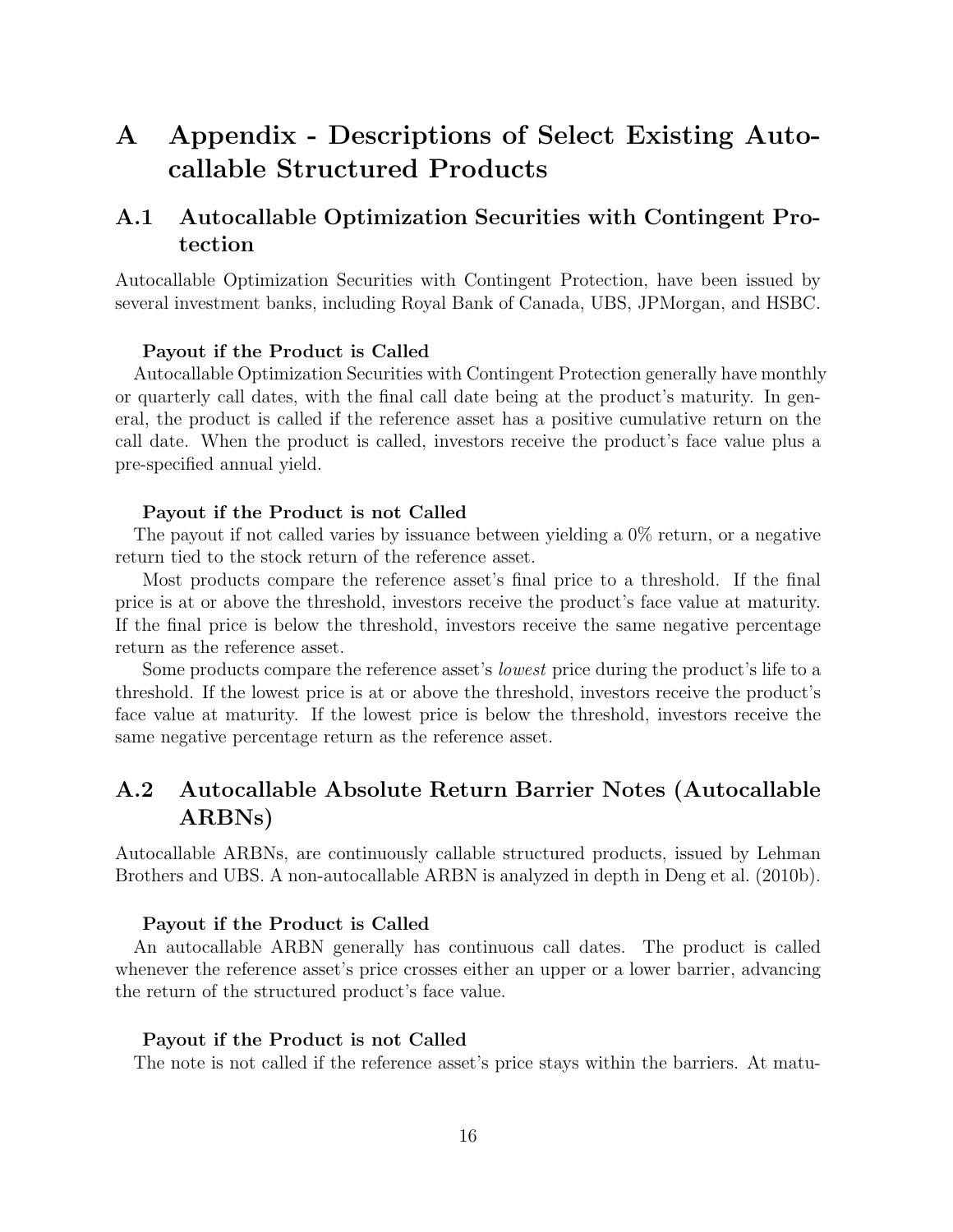rity, the note pays investors the absolute return of the reference asset, which is a return bounded by the size of the barriers.

## **A.3 (Semi-) Annual Review Notes with Contingent Principal Protection**

Semi-Annual and Annual Review Notes with Contingent Principal Protection, have been issued by several investment banks, including JPMorgan, Credit Suisse, and HSBC.

#### **Payout if the Product is Called**

Review Notes with Contingent Principal Protection have discrete call dates. The frequency of the call dates varies, with Annual Review Notes having annual call dates and Semi-Annual Review Notes having semi-annual call dates. In both cases, the final call date is generally at the product's maturity.

In general, the product is called if the reference asset has a positive cumulative return on a call date. However, some products exercise the autocall if the reference asset's cumulative return is positive *or* not too negative (e.g., -10%). Regardless of the autocall trigger, exercising the autocall entitles investors to receive the product's face value plus a pre-specified annual yield.

#### **Payout if the Product is not Called**

If the product is not called, the payoff at maturity is guaranteed to be no more than the face value of the product. All of the Review Notes we examined have one of three kinds of loss buffers, which we refer to as standard buffers, contingent buffers, and fading buffers. Regardless of the buffer style, investors receive the product's face value at maturity as long as the reference asset's cumulative return is above the buffer  $(e.g., -20\%)$ . If the reference asset's return is below the buffer, investors will lose money.

Review Notes with standard buffers expose investors to any loss in the reference asset beyond the buffer. Thus, a -20% standard buffer will offset a -23% return on the reference asset so the investor only loses 3%.

Review Notes with contingent buffers expose investors to all of the reference asset's losses if the loss is greater than the buffer. For example, if the product has a -20% buffer and the reference asset has a -23% return, investors will receive a -23% return. However, those same investors would receive a 0% return if the reference asset had a -19% return.

Review Notes with fading buffers provide a standard buffer that diminishes as the reference asset's return gets worse. Figure 4 graphs the relationship between the protection offered by a fading buffer and the reference asset's return. The graph shows that the investor begins with a -20% buffer, but the buffer becomes smaller as the reference asset's return becomes more negative. In the extreme, a 0% buffer corresponding to a reference asset return of -100%. Thus, an reference asset return of -23% would equate to a -23.75% loss for the investor.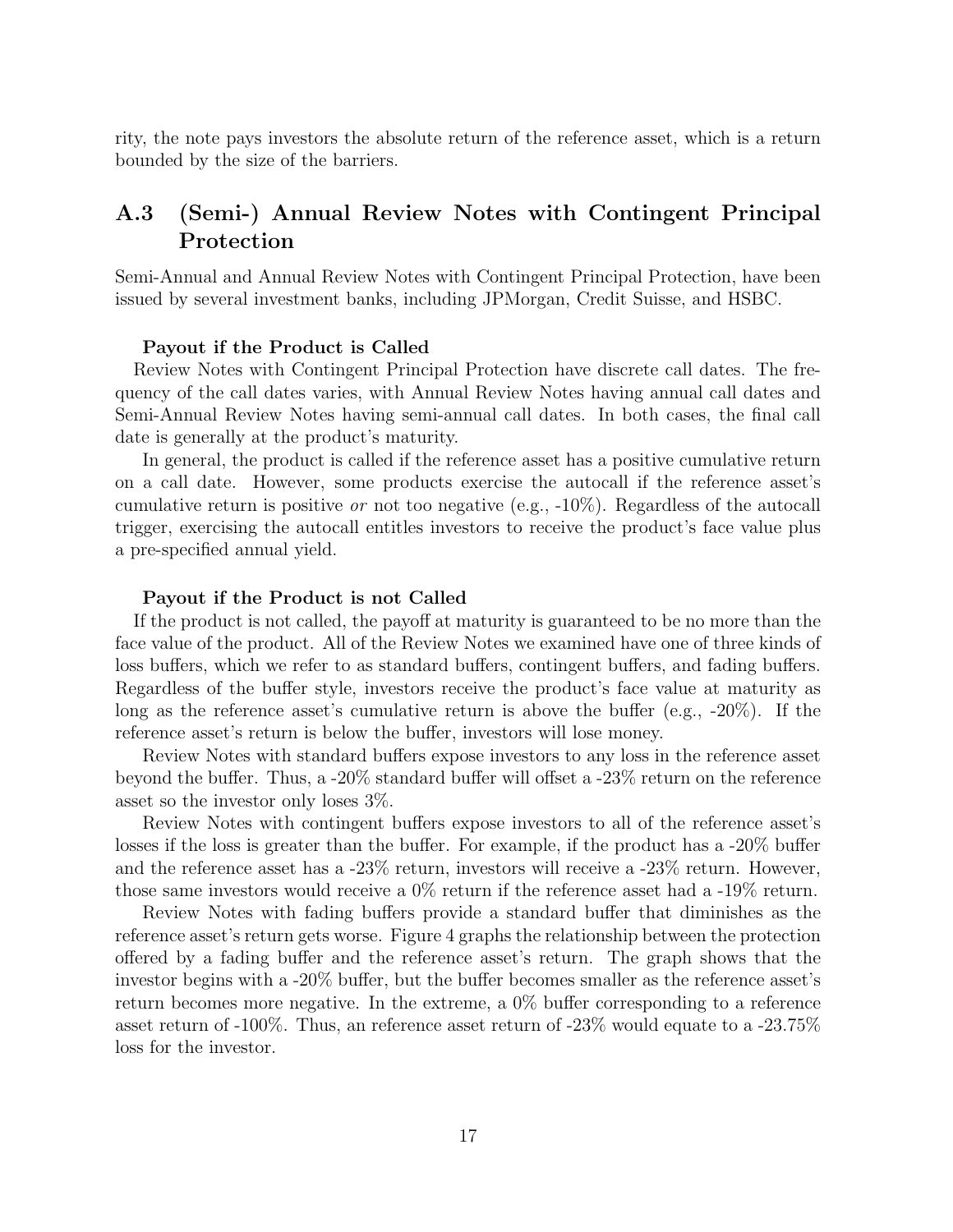



### **A.4 Autocallable Reverse Convertible Notes**

Autocallable Reverse Convertible Notes (issued by Eksportfinans and HSBC) and Autocallable Reverse Exchangeable Notes (issued by JPMorgan) both make coupon payments.

#### **Payout if the Product is Called**

Autocallable Reverse Convertible Notes generally have a single, discrete call date early in the life of the product. If the product's reference asset has a positive cumulative return on the call date, the product is called and investors receive any accrued coupon payments and the face value of the note.

Autocallable Reverse Exchangeable Notes are similar, but tend to have multiple discrete call dates or continuous call dates after an initial non-callable period.

#### **Payout if the Product is not Called**

If the product is not called, the payout at maturity is similar to a non-autocallable Reverse Exchangeable Note or a Reverse Convertible Note. If the reference asset's price ever crosses a barrier set below its initial price, investors receive the coupon payments plus the product's face value reduced by the lesser of a 0% return or the reference asset's percentage return at maturity. If the reference asset's price never crosses the barrier, investors receive the coupon payments plus the face value of the product.

Some products compare the reference asset's final value, rather than its lowest value, to the barrier return. If the reference asset's final value is below the barrier, the investor is exposed to the reference asset's losses. Otherwise, the product returns its face value. Either way, investors receive the coupons.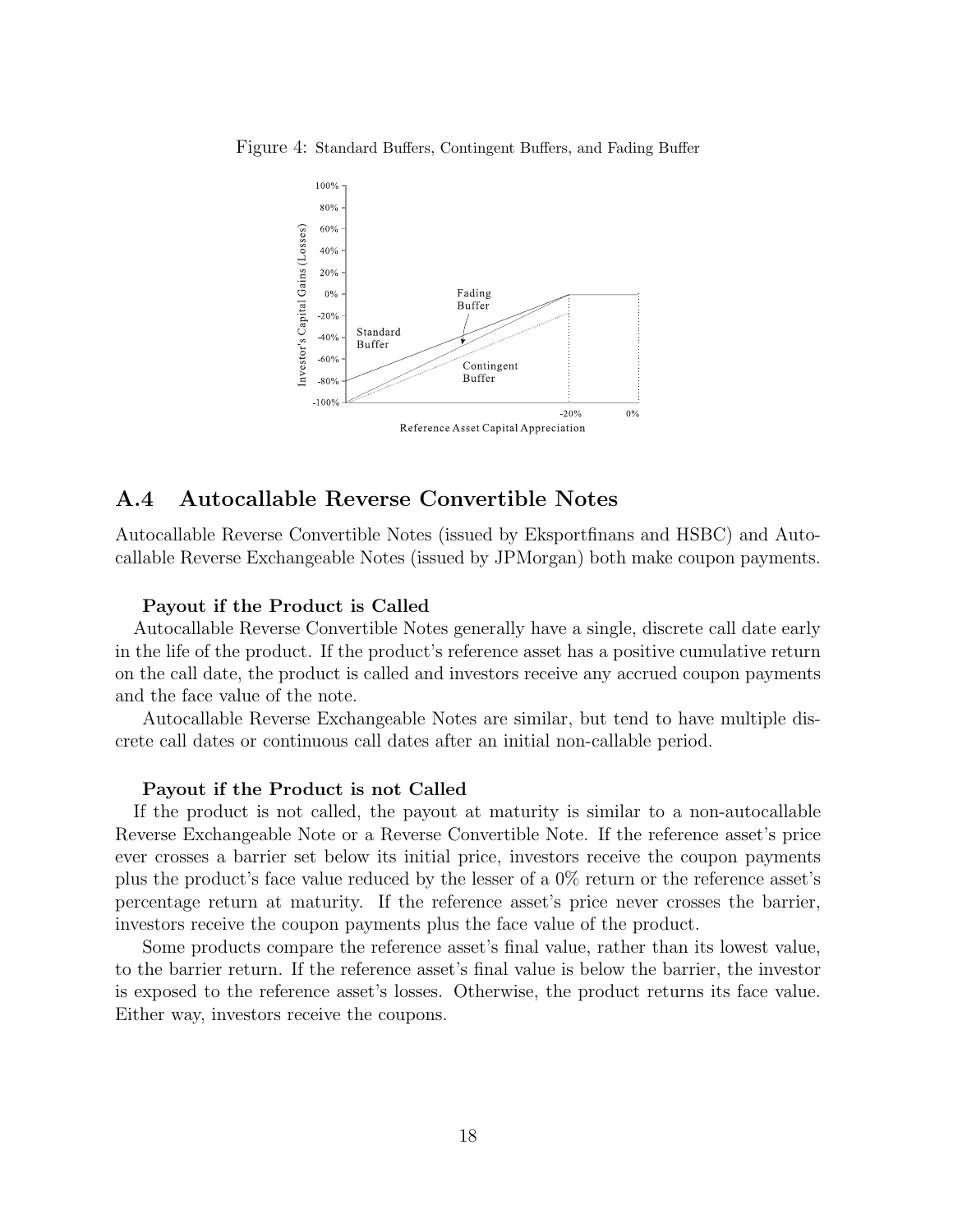### **A.5 Strategic Accelerated Redemption Securities**

Bank of America, Merrill Lynch, and Eksportfinans have all issued Strategic Accelerated Redemption Securities.

#### **Payout if the Product is Called**

These autocallable structured products have discrete call dates, with the final call date being at the product's maturity. The product is called if the reference asset has a non-negative return on the call date. When the product is called, investors receive a pre-specified yield on their investment.

#### **Payout if the Product is not Called**

If the product is not called, the payout at maturity is similar to a Reverse Exchangeable Note, except that Strategic Accelerated Redemption Securities do not pay coupons. If the reference asset's ending value is not below a threshold, investors receive the face value of the product. If the ending value of the reference asset is below the threshold, investors lose a multiple of the reference asset's negative return. Although the multiple can theoretically be less than 1 or greater than 1, all of the products we saw had a multiple of 1.

Some products do not have a threshold. Instead, investors are guaranteed to lose a multiple of the reference asset's negative return if the product is not called.

### **A.6 Bear Market Strategic Accelerated Redemption Securities**

Bank of America and the Norwegian credit institution Eksportfinans have also issued Bear Market Strategic Accelerated Redemption Securities. These structured products are the same as regular Strategic Accelerated Redemption Securities, except that investors lose money if the reference asset's return is too *high* and earn a pre-specified yield if the reference asset *loses* value.

## **A.7 Premium Mandatory Callable Equity-Linked Securities (PAC-ERS)**

PACERS, issued by Citigroup, pay coupons and have a set of discrete call periods. Each period is a set of two or three continuous call dates. If the reference asset's value on any call date is equal to or greater than its initial value, the product is called and investors receive a pre-specified yield in addition to the accrued coupons.

If the product is not called, the payout is similar to that of an Autocallable Reverse Convertible Note. Specifically, investors receive the same percentage return as the reference asset if the reference asset's ending value is below a threshold (e.g., -25%). Otherwise, investors receive the face value of the note. Regardless of the reference asset's value, investors receive the coupons if the product is not called.

Also similar to Autocallable Reverse Convertible Notes, some PACERS compare the reference asset's lowest value, rather than the final value, to the threshold to determine